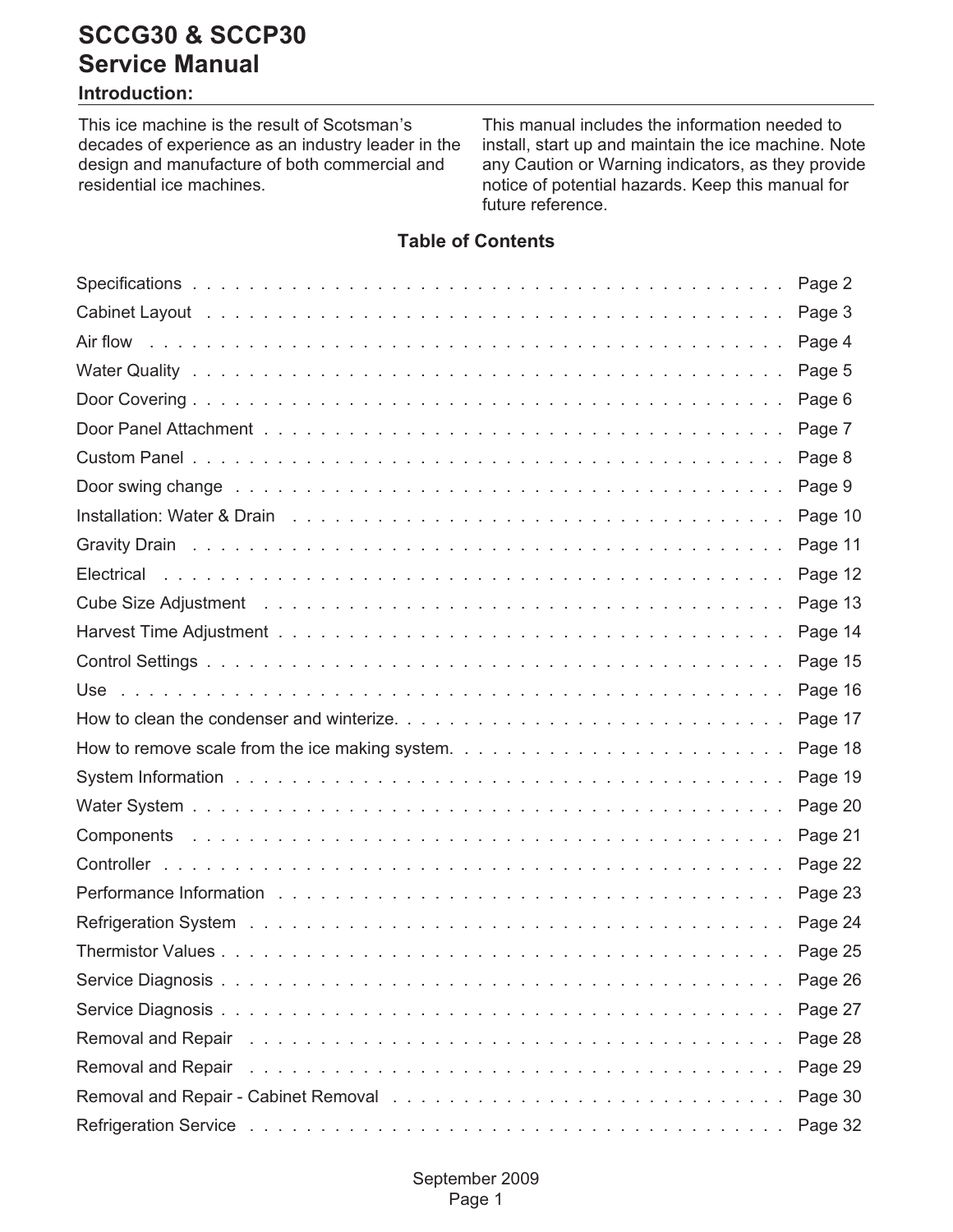#### <span id="page-1-0"></span>**Specifications**

This ice machine is designed to be used indoors, in **Options:** a controlled environment. It can be used in a wide variety of environmental conditions, but there are limits. Use outside of the listed limitations is misuse and will void the warranty.

#### **Air temperature limits:**

The ice machine will operate adequately within the limits, but functions best in temperatures between 70 and 80 degrees F.

- Minimum  $-50$  degrees F.  $(10^{\circ}C)$
- Maximum  $-100$  degrees F.  $(38^{\circ}C)$

#### **Water temperature limits**:

- Minimum  $-$  40 degrees F. (4.5 $^{\circ}$ C)
- Maximum  $-100$  degrees F.  $(38^{\circ}C)$

#### **Water pressure limits:**

- Minimum  $-20$  psi (1.4 bar)
- Maximum 80 psi  $(5.5 \text{ bar})$

Because the ice machine is making a food product, the water supply to the ice machine must be potable, or fit for human consumption.

#### **Electrical**

- 115 volt, 60 Hz. Plug into dedicated 15 amp circuit.
- Power consumption: 400-180 Watts. Varies during Freeze and Harvest cycles.

#### Voltage limits:

- Minimum 104 volts
- Maximum 126 volts

**Models:** There are six models, all air cooled:

- SCCPA30M-1SU Pump model, stainless cabinet
- SCCGA30M-1SU Gravity drain model, stainless cabinet

Door Panel kits:

Finished door panels are available from Scotsman for attachment to the machine, or a custom panel can be made.

|      | Kit Number   Panel Finish | <b>Handle Finish</b>   |
|------|---------------------------|------------------------|
| KDFS | <b>Stainless Steel</b>    | <b>Stainless Steel</b> |

#### **Drain Conversion:**

A gravity drain model can be converted to a drain pump model by installing a drain pump kit. The drain pump kit consists of a drain pump, wiring harness and associated tubing. The kit number is A39462-021.

#### **Warranty Information**

Warranty information is supplied separately from this manual. Refer to it for coverage. In general, the warranty covers defects in materials or workmanship and does not cover corrections of installation errors or maintenance.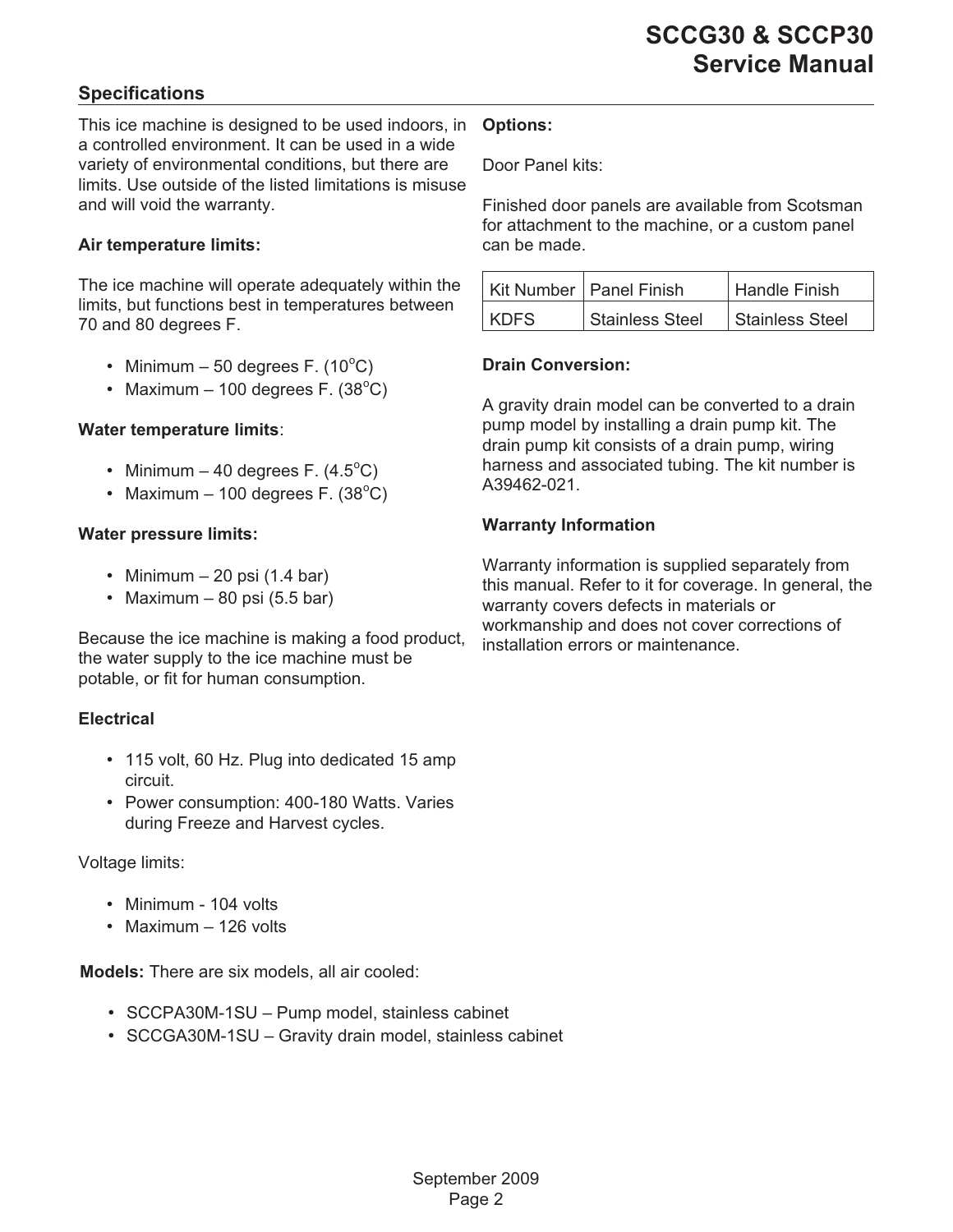<span id="page-2-0"></span>**Cabinet Layout**

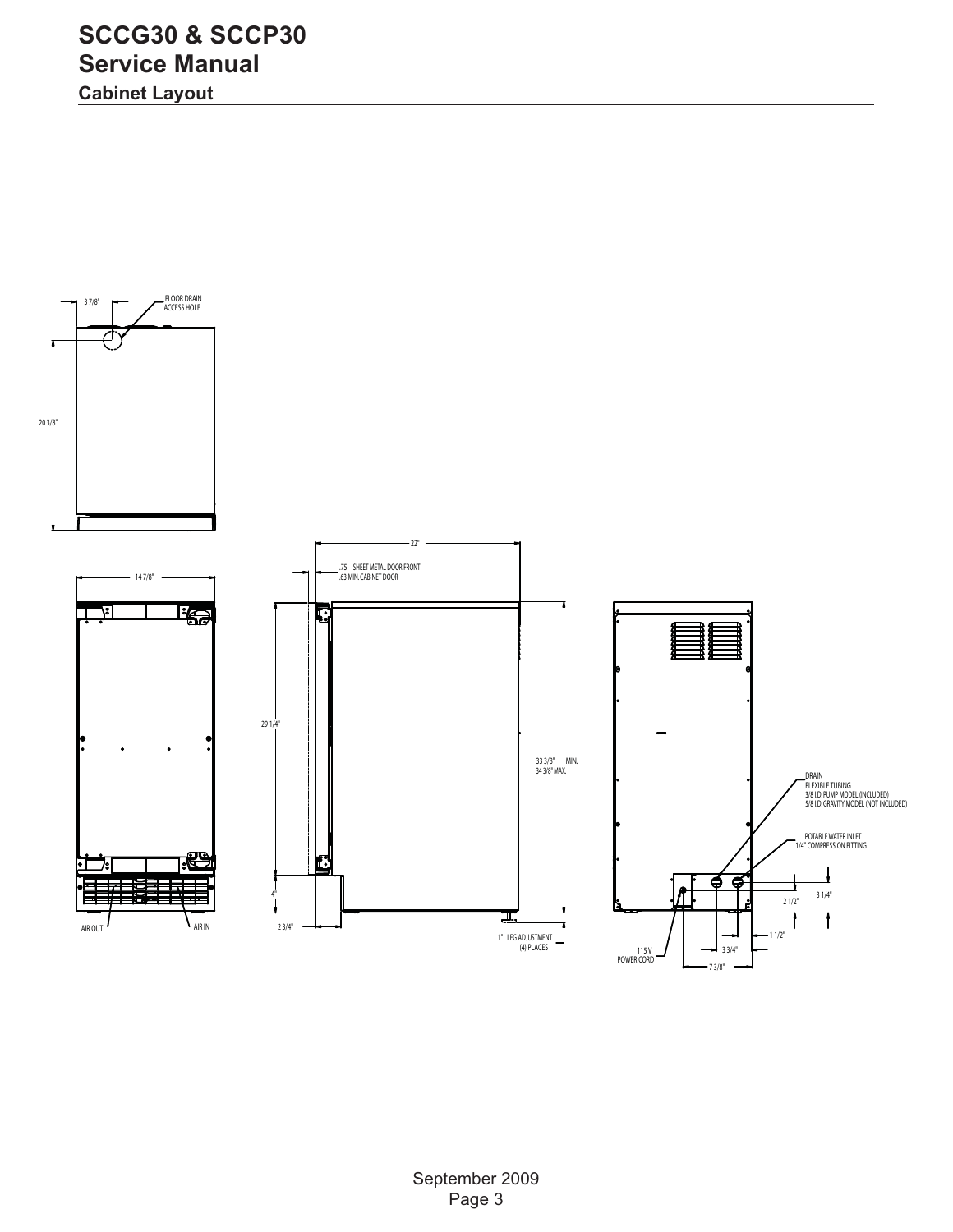#### <span id="page-3-0"></span>**Air flow**

The machine takes in room temperature air at the lower right front and forces warm air out the lower left front. Restricting the airflow will adversely affect the ability of the ice machine to make ice.





Scotsman Ice Systems are designed and manufactured with the highest regard for safety and performance. They meet or exceed the standards of agencies like U.L.

Scotsman assumes no liability or responsibility of any kind for products manufactured by Scotsman that have been altered in any way, including the use of any parts and/or other components not specifically approved by Scotsman.

Scotsman reserves the right to make design changes and/or improvements at any time.

Specifications and designs are subject to change without notice.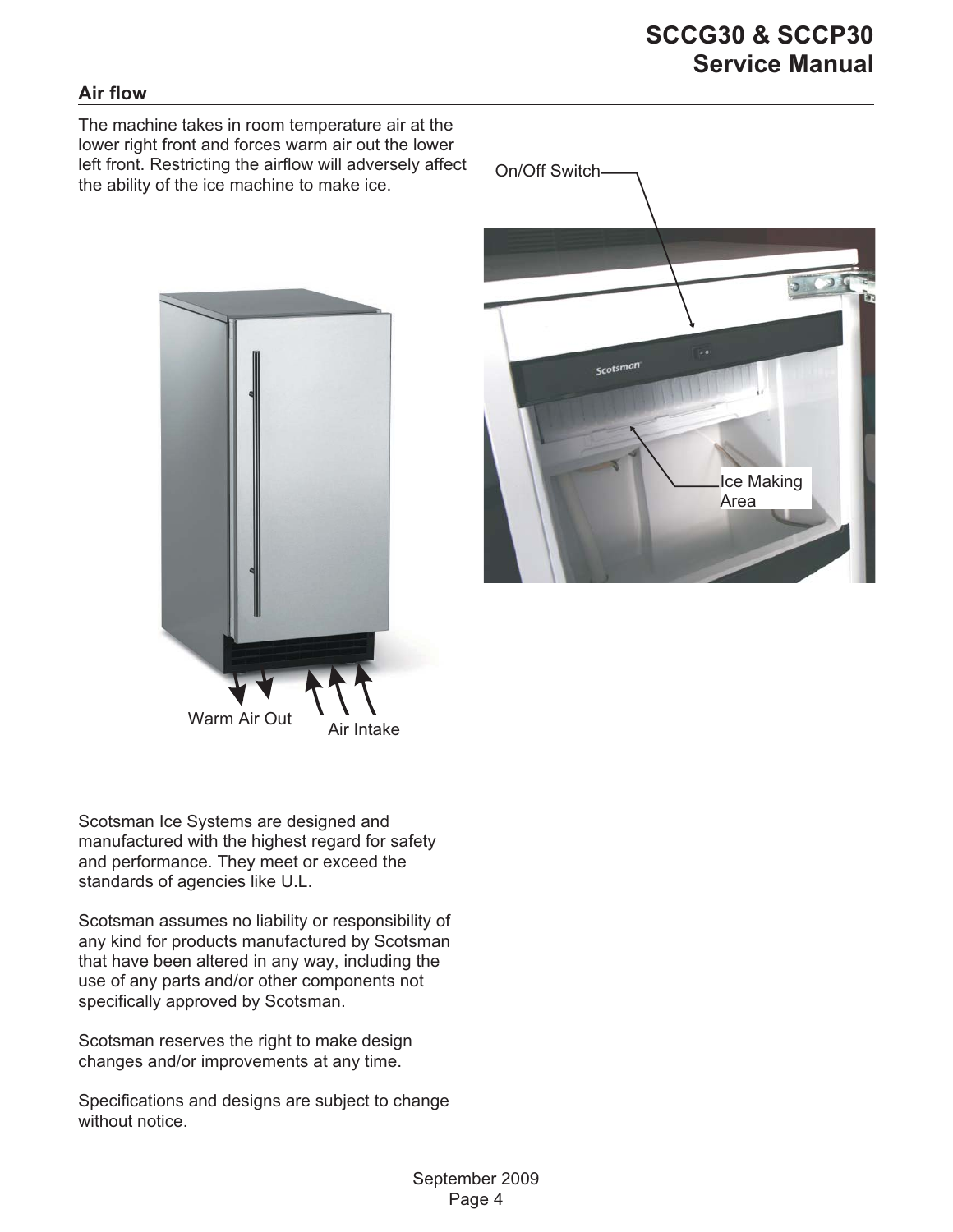#### <span id="page-4-0"></span>**Water Quality**

All water, including potable water supplied by municipalities, contains some impurities or minerals. Water absorbs impurities from the air as rain and/or as it flows through the ground. Some of the impurities are solid particles, these are known as suspended solids, and a fine particle filter will remove them. Other impurities are chemically bonded to the water molecules, and cannot be filtered out, these are called dissolved solids.

Ice made by this machine will have a lower mineral content than the water it was made from. This is due to the method of making ice. Purer water will freeze first in the ice making molds. The reason for this is that anything dissolved in water lowers the water's freezing temperature. This concentrates most of the impurities in the ice machine water reservoir where they may form hard deposits known as scale. The machine dilutes the concentration of minerals by over-filling the reservoir during the harvest cycle (with the excess water flowing down the drain). s. Between 2 and 4 pints of water flow into the unit each cycle. Between 1 and 3.5 pints of that rinses the reservoir and goes down the drain.

Some impurities will inevitably remain, and will stick to the parts in the machine, and will cause malformed ice cubes. Eventually, **built up mineral scale can shorten machine life.**

To keep the machine operating properly, these impurities or minerals will have to be regularly dissolved by an acid cleaning, using Scotsman Ice Machine Scale Remover. Directions for this may be found in the section under cleaning.

#### **Filters and Treatment**

In general, it is always a good idea to filter the water. A water filter, if it is of the proper type, can remove taste and odors as well as particles. Some methods of water treatment for dissolved solids include reverse osmosis, and polyphosphate feeders.

#### RO Water

This machine can be supplied with Reverse Osmosis water. A reverse osmosis system should include post treatment to satisfy the R.O. water's potential aggressiveness. Deionized water is not recommended.

Because water softeners exchange one mineral for another, softened water may not improve water conditions when used with ice machines. Where water is very hard, softened water could result in white, mushy cubes that stick together.

If in doubt about the water, contact a local point of use water specialist for recommendations on water treatment.

#### **Installation Overview**

The ice machine must:

- be connected to cold, potable water
- be connected to a drain
- be connected to the proper power supply
- be able circulate air through the vents at the front.

Note: Do not build in so that the door is recessed.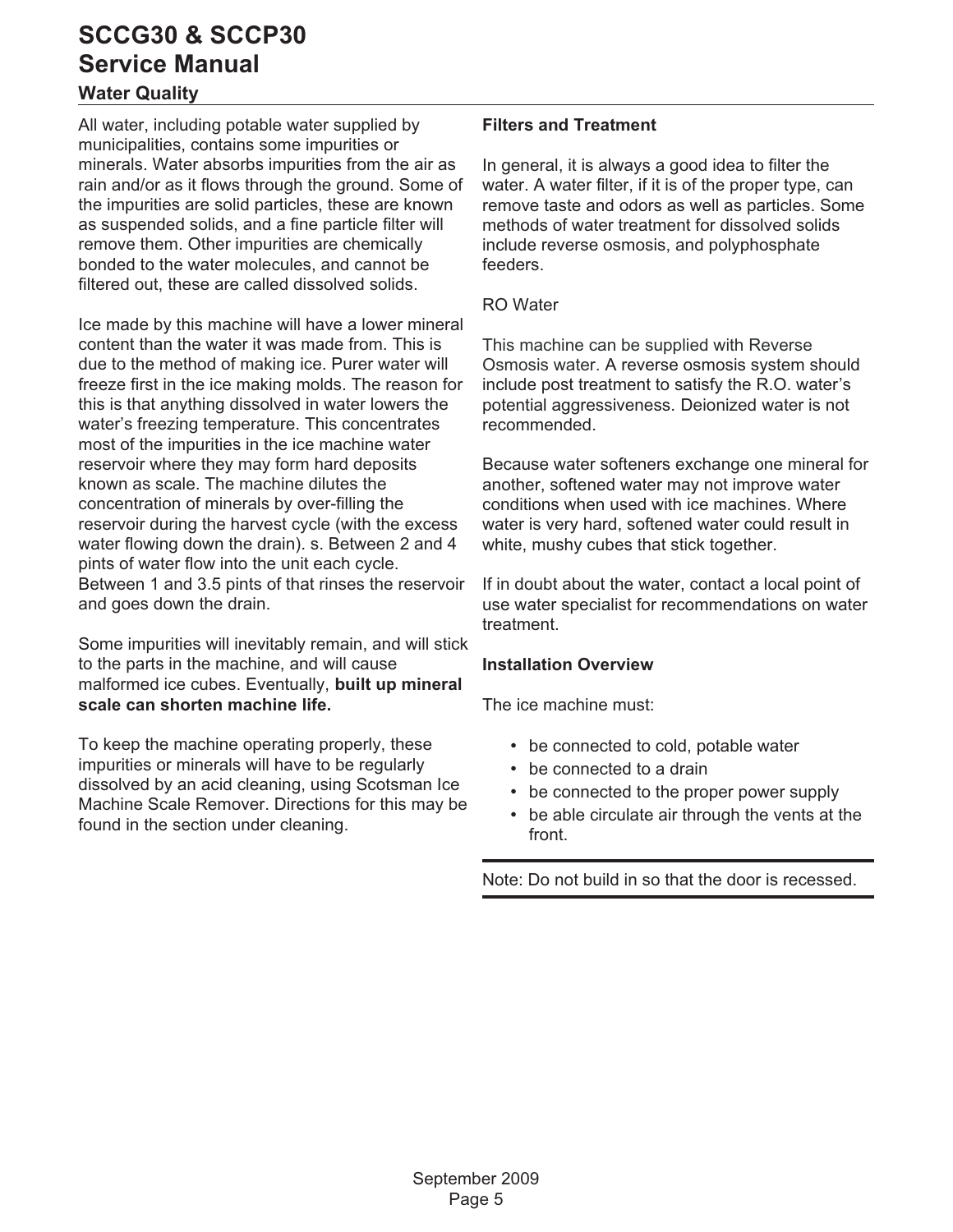#### <span id="page-5-0"></span>**Door Covering**

#### **Door Panel**

The ice machine is supplied without a conventional door covering so it can be decorated to the user's preference. Scotsman offers several coverings including white, black and stainless steel. In addition, a custom built panel can be placed onto the door.

Door Panel Attachment

To attach a Scotsman supplied panel:

Note: If door swing is to be changed, it must be done before panel is attached.

The panel will be held on by 6 sheet metal screws and 2 machine screws.

- 1. Remove the gasket and retain for later use.
- 2. If the door panel is stainless steel, remove any plastic covering the stainless steel panel.
- 3. Place the panel onto the outside of the door, and secure it to the door using two machine screws, located at the left center and right center.
- 4. Fasten the panel to the door using the 6 sheet metal screws. In the hinge area, use the outermost screw holes.
- 5. Place the covers over the hinge areas, and secure each cover to the door using a sheet metal screw.
- 6. Insert hole plug over screw installed in step 5.
- 7. Return the gasket to its original position.

#### **Custom Panel**

A custom panel of wood or other material not exceeding 15 lb can be attached to the door. Attachment is from the ice side of the door. Holes are provided in the door for this purpose.

See instructions in information packet to create and attach a custom panel: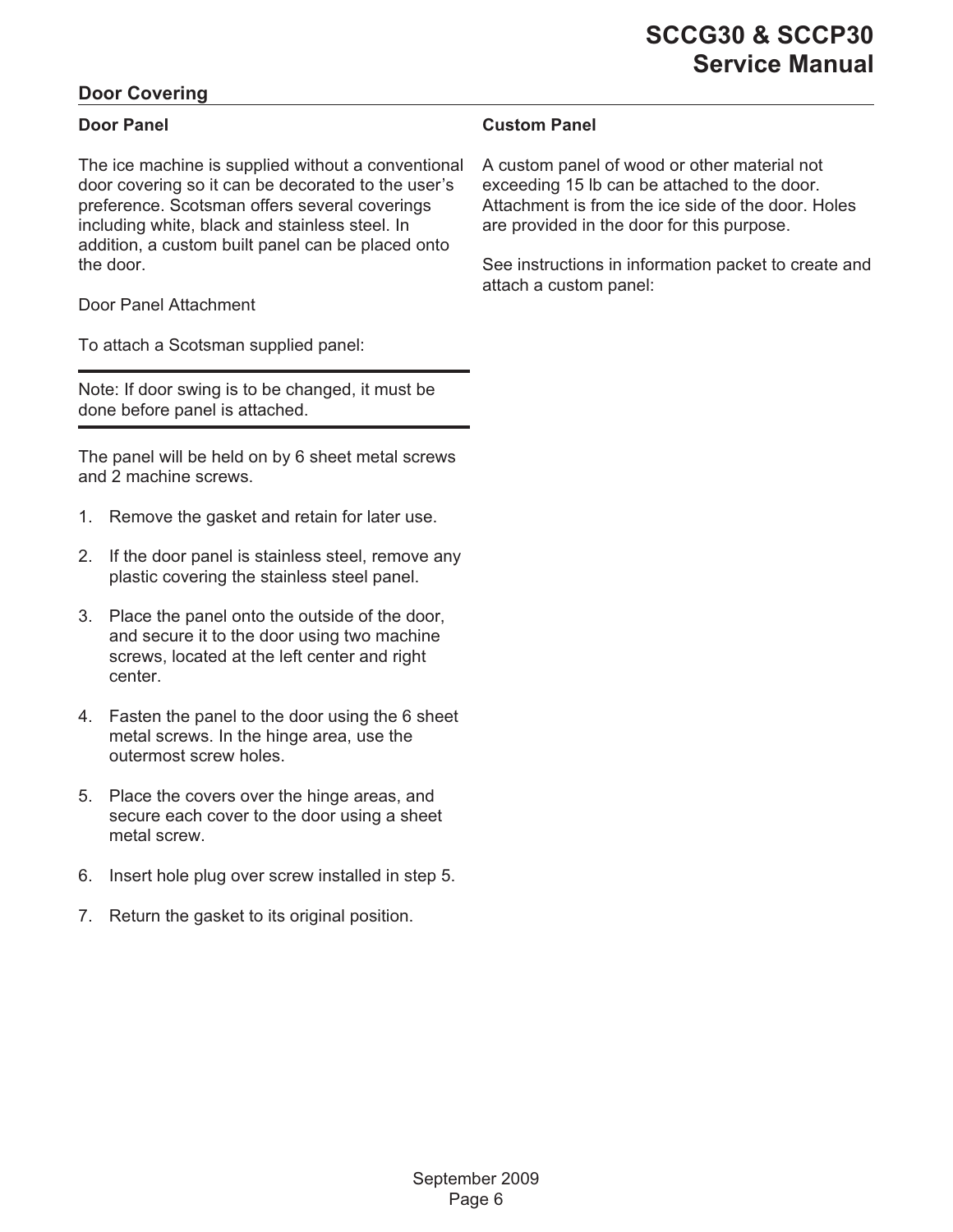<span id="page-6-0"></span>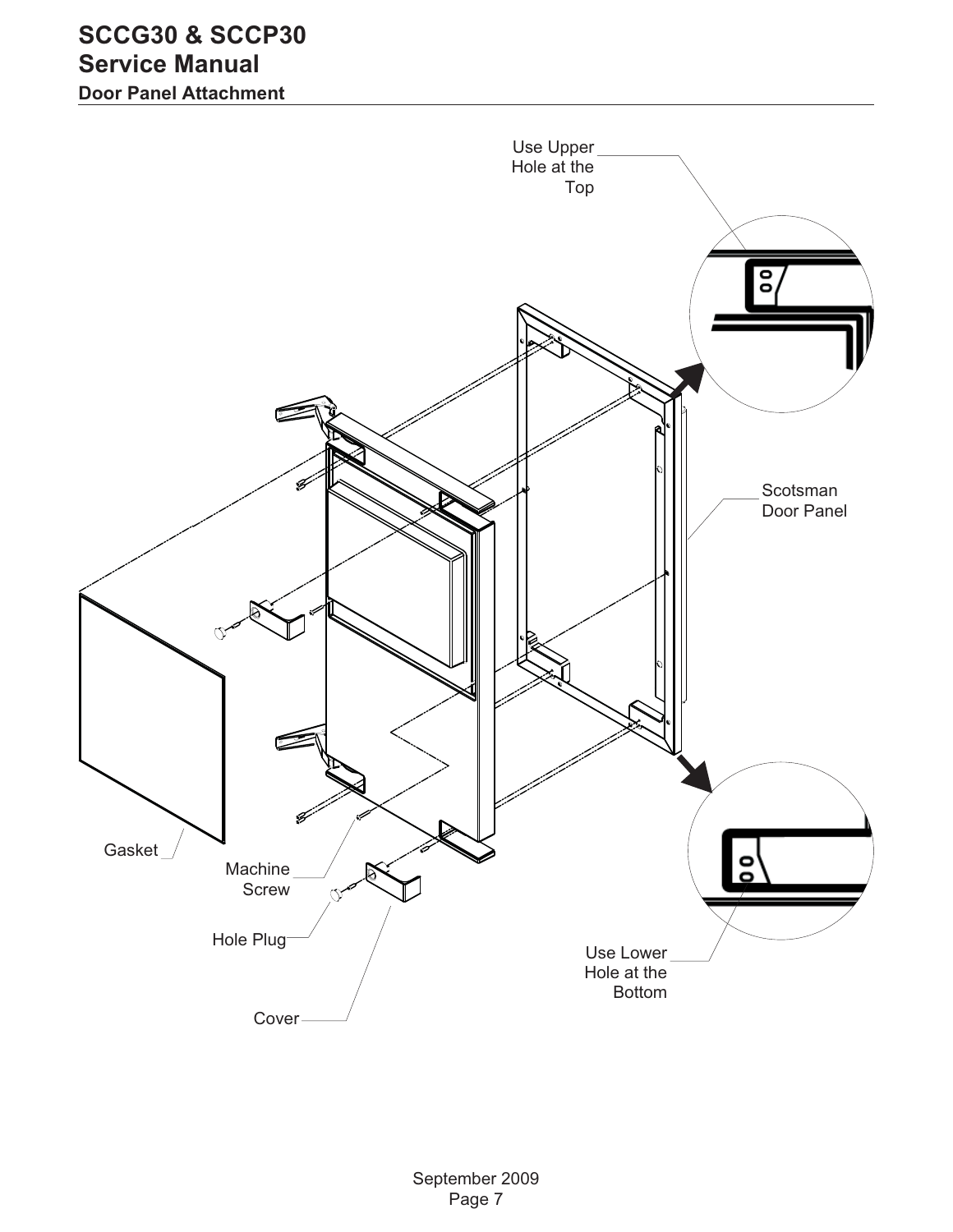#### <span id="page-7-0"></span>**Custom Panel**

A custom panel of wood or other material not exceeding 15 lb can be attached to the door. Attachment is from the ice side of the door. Holes are provided in the door for this purpose.

To create and attach a custom panel:

- Panel width: 14 7/8"
- Panel height: Between 29 3/8" and 30 3/8".
- Panel thickness: 5/8" to 3/4"

1. Measure overall height of cabinet opening where ice machine will be (floor to bottom of countertop edge).

2. Determine desired kickplate space (from bottom of door to floor). This could be equal to the adjacent cabinet's kickplate space or another space the user wants.

3. Subtract kickplate space from cabinet opening.

4. Subtract 1/8 or more for clearance space between top of door and bottom of countertop edge from cabinet opening. This is the maximum door length.

5. Cut panel to width.

6. Cut panel to length (cabinet space - kickplate space - top clearance = length).

7. Determine top of panel.

8. Mark hole locations using drawing  $\frac{1}{1331/64}$ on the back of these instructions. Drawing assumes top of panel will be flush with top of door. Measure hole locations from the top of the panel.

9. Drill pilot holes for wood screws. Use drill stop to prevent drilling through the panel.

10. Mount panel to door using wood screws or supplied panel mounting screws.

Note: When installed Ice machine must be adjusted for height to position top of door to desired clearance.

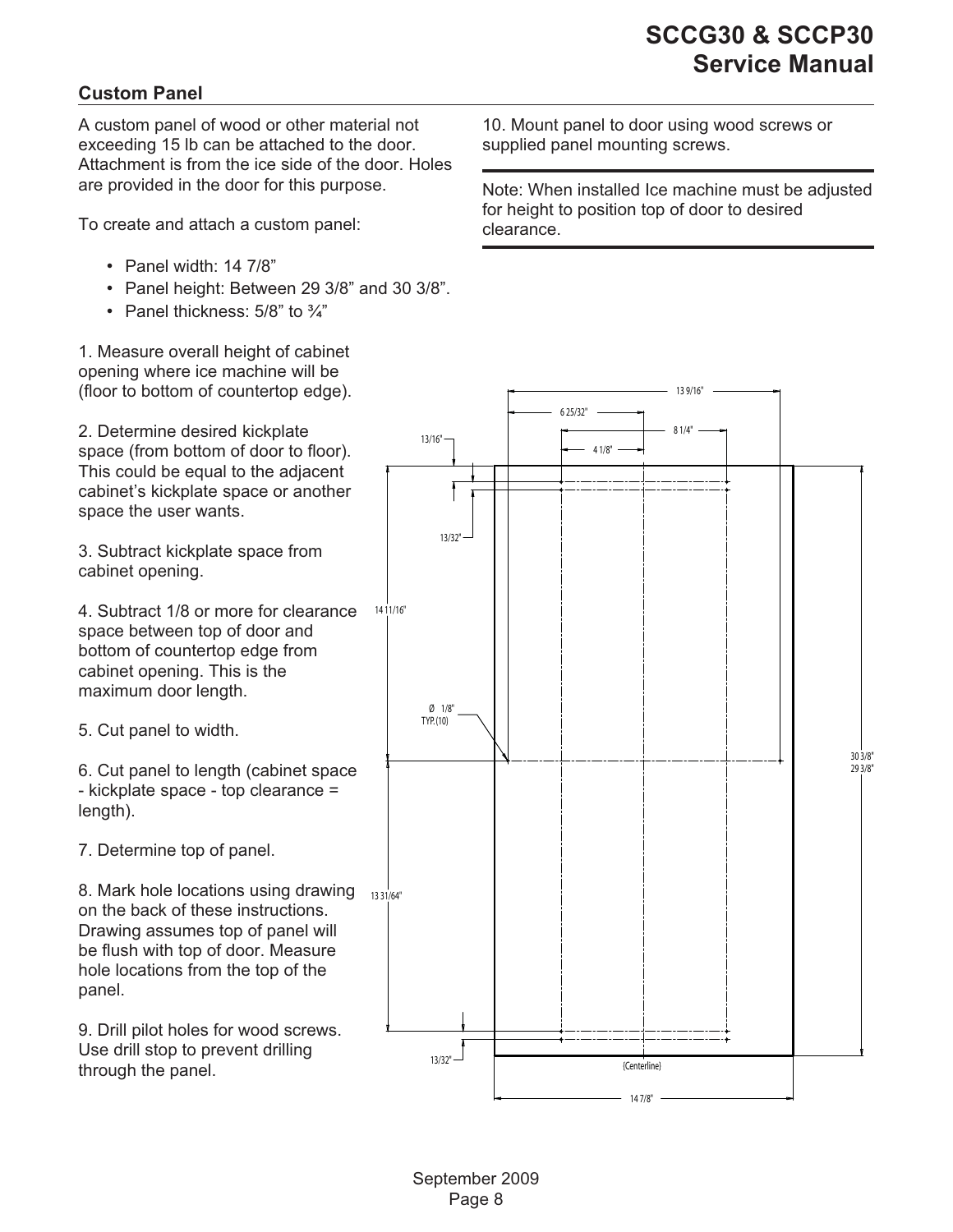#### **Door swing change**

Note: Prior models had separate hinge brackets and different directions to change swing.

Moving the hinges allows the door to open from either the left or right side. Change swing before attaching door panel.

To change:

1. Remove innermost screw holding each hinge to cabinet, loosen the other.



Slide door to the side and remove from cabinet.



3. Remove plug and hinge pocket covers from door.

Note: There are either plugs or screws in the holes where the hinges will mount. They must be moved.

- 4. Remove hole plugs or screws from unit's new hinge locations, set aside.
- 5. Move screws loosened in step 1 to opposite location.
- 6. Install screws or plugs removed in step 4 to the unit's original hinge location to fill the holes.
- 7. Remove the upper hinge from the door and move it to the door's opposite side, bottom location. Secure using the original screws.

Note: If door panel is attached, it must be removed to access hinge screws and to reverse handle position.

- 8. Remove the original lower hinge and move it to the door's opposite side, upper location. Secure using the original screws.
- 9. Install pocket covers and hole plugs onto door.
- 10. Attach the door to the cabinet using the original screws.

#### **Installation Notes**

*Built In Situations*: If a finished floor is to be installed in the area after the ice machine has been built in, shims the expected thickness of the floor should be installed under the unit to keep the machine level with the planned floor level.

*Installations on a slab*: Use a pump model and pump the water to the point of drainage. Pump models will pump 1 story (10 feet) high.

*Installations over a crawl space or basement*: Either gravity drain or pump model units may be used, if there is not enough room behind the machine for a drain/waste receptacle, the drain will have to be below the floor.

Note: When installed in a corner, the door swing may be limited due to handle contact with the wall or cabinet face.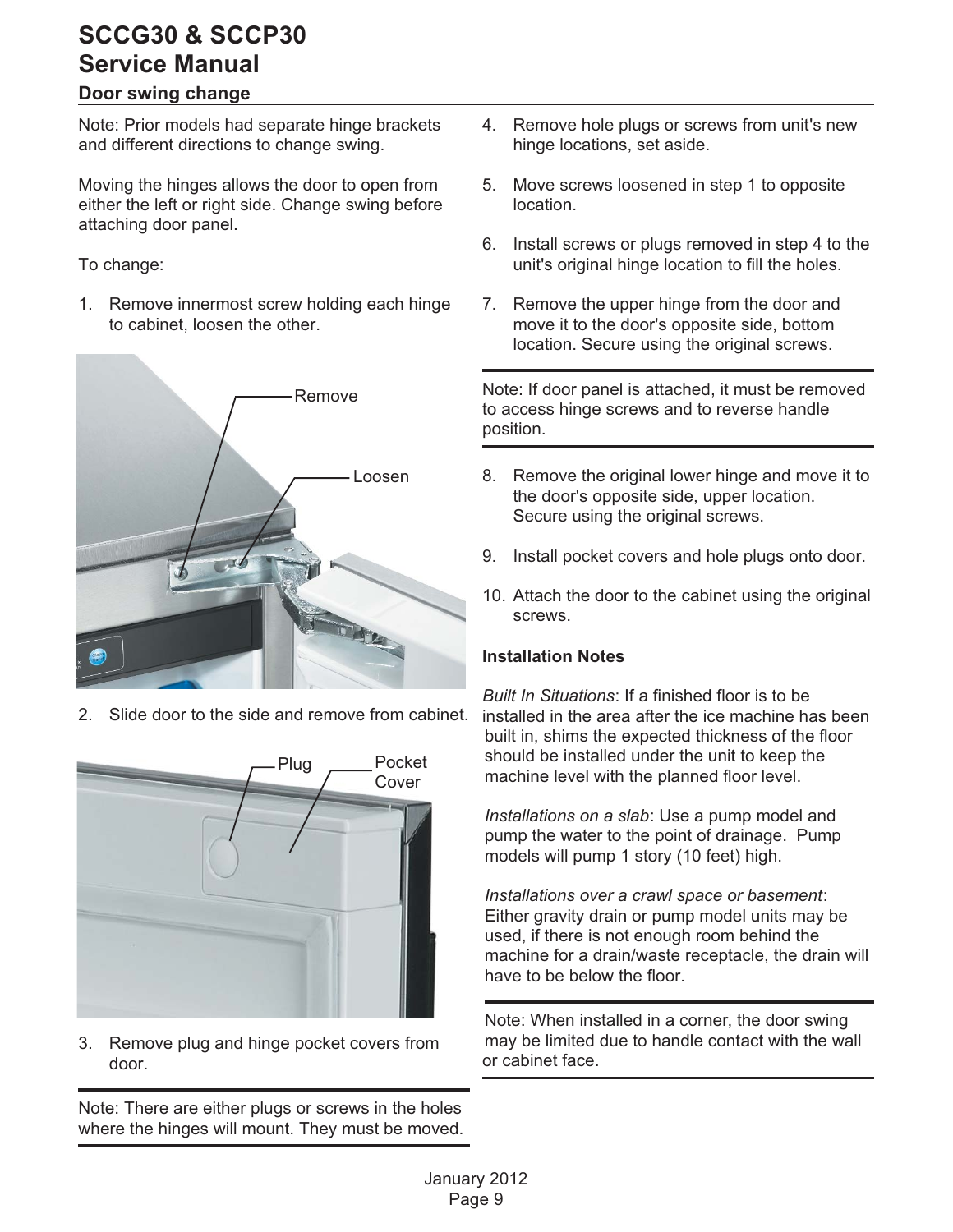#### <span id="page-9-0"></span>**Door swing change**

The door can be attached to open with hinges on the left or right using new brackets shipped loose in the ice bin. Retain all screws for re-use.

To change:

1. Remove innermost screw holding each hinge to cabinet, loosen the other.



- 2. Slide hinges to the side and remove door from cabinet. Remove screws loosened in step 1 from both hinge brackets.
- 3. Remove two screws securing top panel to back, pull top panel back and remove from cabinet.
- 4. Remove two screws at the top and lift the door hinge bracket out of the cabinet. Replace with the one supplied loose with the machine. Fasten it to the cabinet using the original screws.



- 5. Return the top panel to the cabinet and fasten it with the original screws.
- 6. Remove kickplate and front service panel.
- 7. Remove two front screws and two bottom screws holding the bottom cross brace to the cabinet. Replace the brace with the one supplied loose with the machine. Secure it using the original screws.



Note: If door panel is installed it must be removed to access hinge screws and to reverse handle position.

- 8. Remove the upper hinge and move it to the door's opposite side, bottom location. Secure using the original screws.
- 9. Remove the original lower hinge and move it to the door's opposite side, upper location. Secure using the original screws.
- 10. Install a screw removed in step 2 in outermost hole of upper and lower cross braces.
- 11. Attach the door to the cabinet using the original screws.
- 12. Return kickplate and front service panel to their original positions and attach to the cabinet using the original screws.

#### **Installation Notes**

*Built In Situations*: If a finished floor is to be installed in the area after the ice machine has been built in, shims the expected thickness of the floor should be installed under the unit to keep the machine level with the planned floor level.

*Installations on a slab*: Use a pump model and pump the water to the point of drainage. Pump models will pump 1 story (10 feet) high.

*Installations over a crawl space or basement*: Either gravity drain or pump model units may be used, if there is not enough room behind the machine for a drain/waste receptacle, the drain will have to be below the floor.

Note: When installed in a corner, the door swing may be limited due to handle contact with the wall or cabinet face.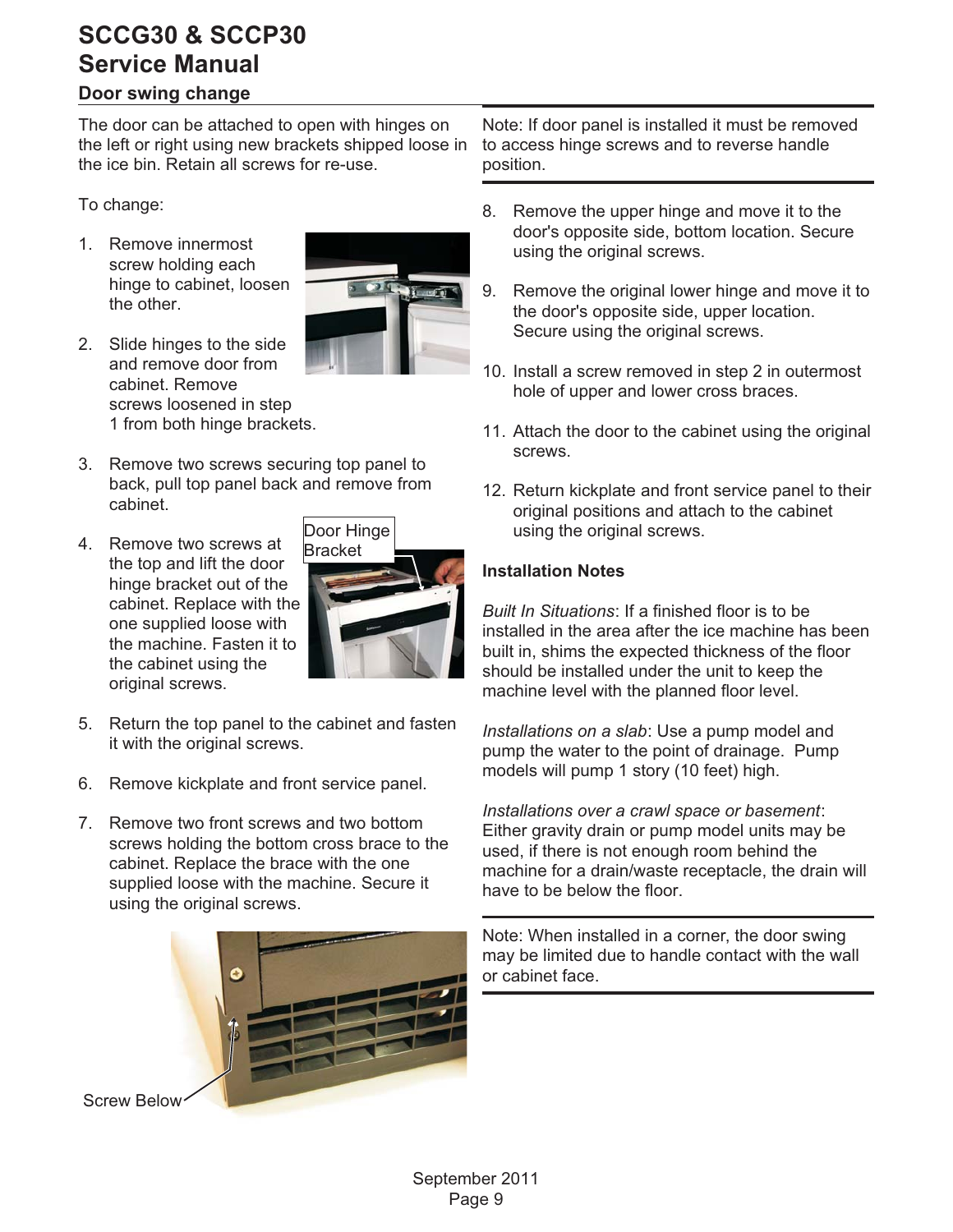#### <span id="page-10-0"></span>**Installation: Water & Drain**

Water Supply, all models: The recommended water supply tubing is 1/4 inch OD copper. Stainless steel flex or reinforced PVC tube may also be used. Install an easily accessible shut-off valve between the supply and the unit. This shut-off valve should not be installed behind the unit.

Note: Do not use self-piercing type valves.

1. Remove the front service panel.

Screw Securing Front Service Panel

- 2. Route the tubing through the right hole in the back to the inlet water solenoid valve inlet at the front.
- 3. Install a compression fitting on the tubing and connect to the inlet of the solenoid.





Connect Water Here



Drains

There are two types of ice machine models, one that drains by gravity and one that has an internal drain pump.

#### **Drain Pump Model drain installation**

1. Locate the coil of 3/8" ID plastic drain tubing secured to the back of the unit.

2. Route the plastic drain tube from the back of the unit to the drain connection point.

IMPORTANT NOTE: Often an air gap is required by local codes between the ice maker drain tube and the drain receptacle.



Back View, Drain Pump Model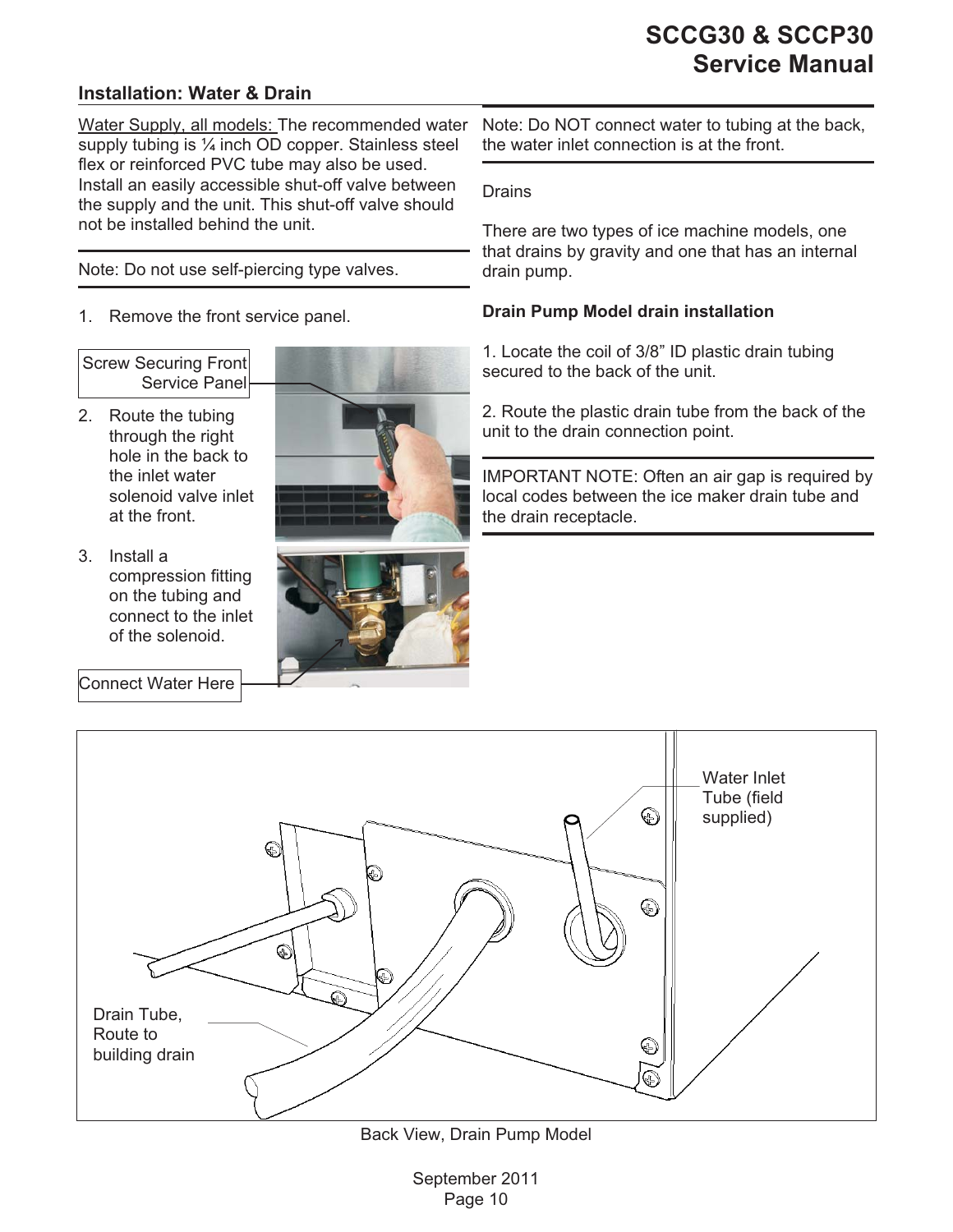#### <span id="page-11-0"></span>**Gravity Drain**

Caution: Restrictions in the drain system to the machine will cause water to back up into the ice storage bin and melt the ice. Gravity drain tubing must be vented, have no kinks and slope to the building drain. Air gaps are typically required by local code.

1. Place the ice machine in front of the installation opening. Adjust leveling legs to the approximate height.

2. Remove the front service access panel and the upper back panel.

Note: If you are connecting a gravity drain model and the drain opening has been located in the floor under the base pan according to the pre install specifications, follow steps 3 through 5 to drain the unit through the base. If not, proceed to step 6b.

3. Remove the clamp and barbed elbow and take off the plastic cover in the base pan below the drain hose.

4. Connect a straight 5/8" barbed connector to the drain hose, securing with the clamp removed in step 4.

5. Cut an 8" piece of 5/8" ID X 7/8" OD tygon (clear plastic) tubing. Slide one end of the tube onto the outlet of the barbed connector and secure with a clamp. Leave the other end of the tube lying on the floor of the base pan until the unit is positioned over the floor drain.

6. Route the drain tube. Either a) Insert the drain tube through the base pan into the floor drain or b) Route the drain tube through the left hole in the lower back panel and connect to barbed elbow and secure with a clamp.

7. Reinstall the upper back panel.

8. Reinstall the service access panel. Level the unit.



Back View, Gravity Drain Model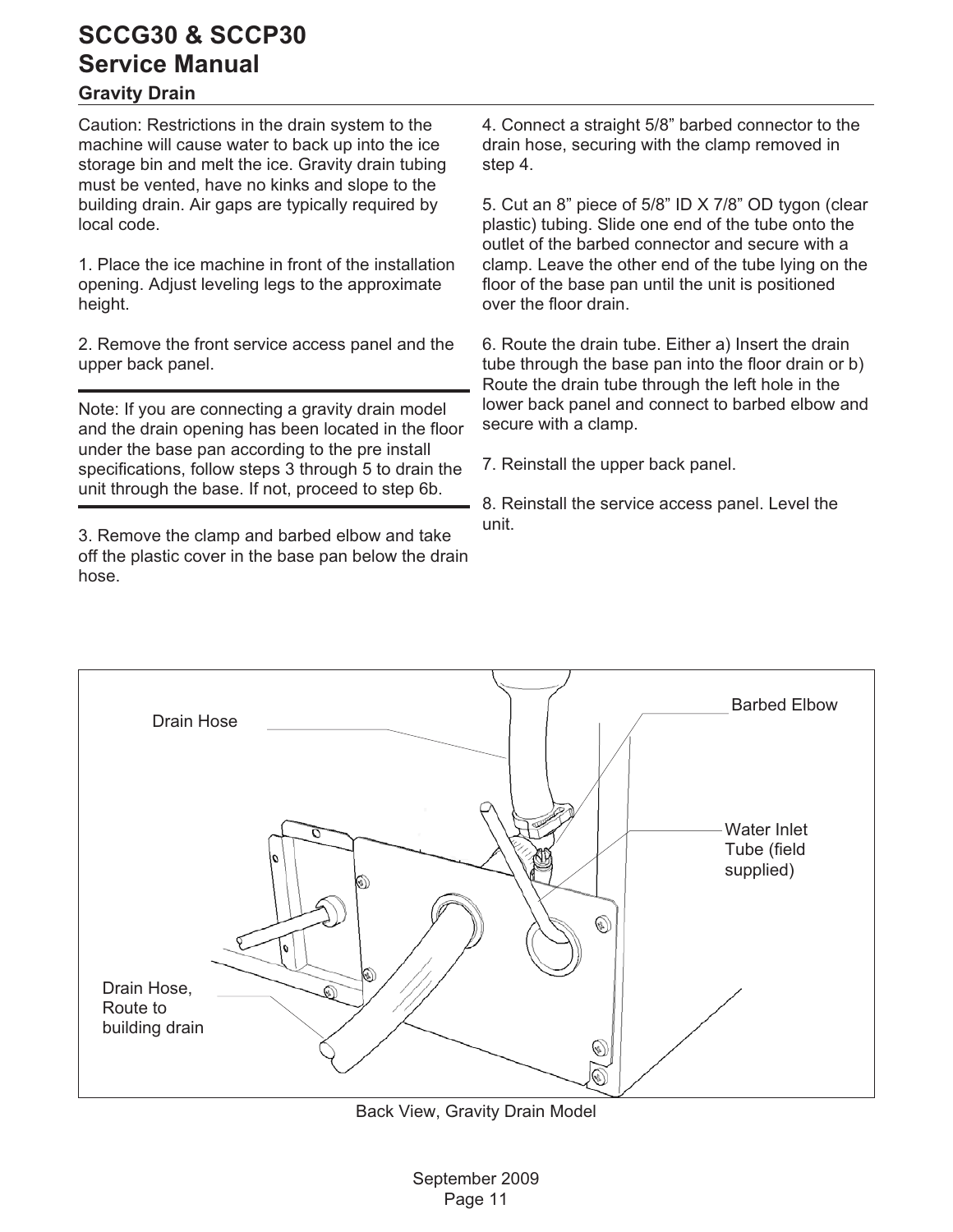#### <span id="page-12-0"></span>**Electrical & Start Up**

The ice machine is supplied with a power cord. Do not remove the grounding pin from the cord's plug. Do not use extension cords. Follow all codes. Connect the machine to its own 115 volt, 15 amp circuit.

- 1. If the electrical outlet for the ice maker is behind the unit, plug in the unit.
- 2. Position the unit in the installation opening.
- 3. Turn on the water supply. Make sure that the ice maker is plugged in and the power is on.
- 4. Slide unit into installation opening, paying careful attention to water supply and drain connections. Do not kink!
- 5. Pour a couple of quarts of water into the ice storage bin; on drain pump equipped machines the drain pump should start and water should pump out. Check for leaks.
- 6. Replace the service access panel.
- 7. Level the unit as needed.

#### **Installation check list:**

- 1. Has the unit been connected to the proper water supply?
- 2. Has the water supply be checked for leaks?
- 3. Has the unit been connected to a drain?
- 4. Has the drain been tested for flow and leaks?
- 5. Has the unit been connected to the proper electrical supply?
- 6. Has the unit been leveled?
- 7. Have all packing materials been removed from the machine?

Blas the door covering been installed?

#### **Initial Start Up**

- 1. Turn on the water supply.
- 2. Switch on the electrical power.
- 3. Move the On/Off switch to the ON position.



4. The compressor will start and water will begin to flow into the unit. When the reservoir is full, water will start to drain from the machine. After a few minutes the water pump and fan motor will begin to operate and the first ice making cycle will have begun.

No adjustments are needed.

After about a half hour, ice will fall into the ice storage bin. The machine makes 12 cubes per batch. It is normal for the first batches of ice to melt, that continues until the bin has cooled. It will take 16 to 24 hours of continuous run time to fill the ice bin. When the bin is full of ice, the ice machine will shut off. It will automatically restart when the ice level falls, either from use or normal meltage.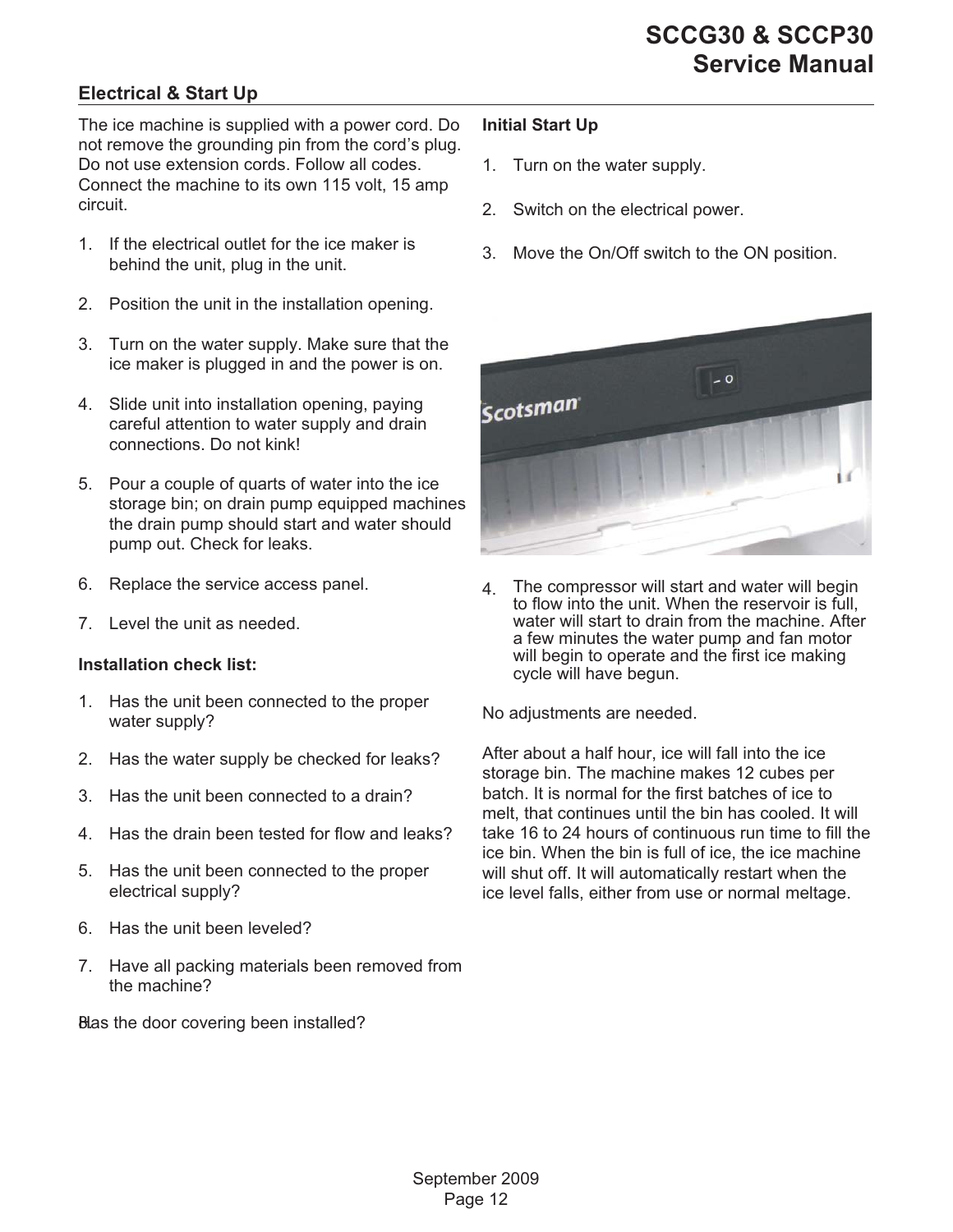#### <span id="page-13-0"></span>**Cube Size Adjustment**

The size of the ice cubes is determined by how long the ice machine is in the freezing cycle. That is controlled by the cube size thermostat.

The cube size thermostat's sensing portion is attached to the suction tube, near the outlet of the evaporator. As the machine makes ice, the temperature of the suction tubing falls. When it reaches a preset point, the thermostat's contacts close and connect power to the electronic timer. The electronic timer finishes the freeze cycle.

#### Adjustment

There is only one proper ice cube size, see the diagram to the right. If the cubes are not the correct size, adjust the cube size thermostat.



Rotate the cube size thermostat's adjustment screw clockwise to increase the size of the cube.

Rotate the cube size thermostat's adjustment screw counter clockwise to make the ice cube size smaller.

## Side Views of Cubes



Too Small, Adjust Cycle Longer



Just Right



Too Large, Adjust Cycle Shorter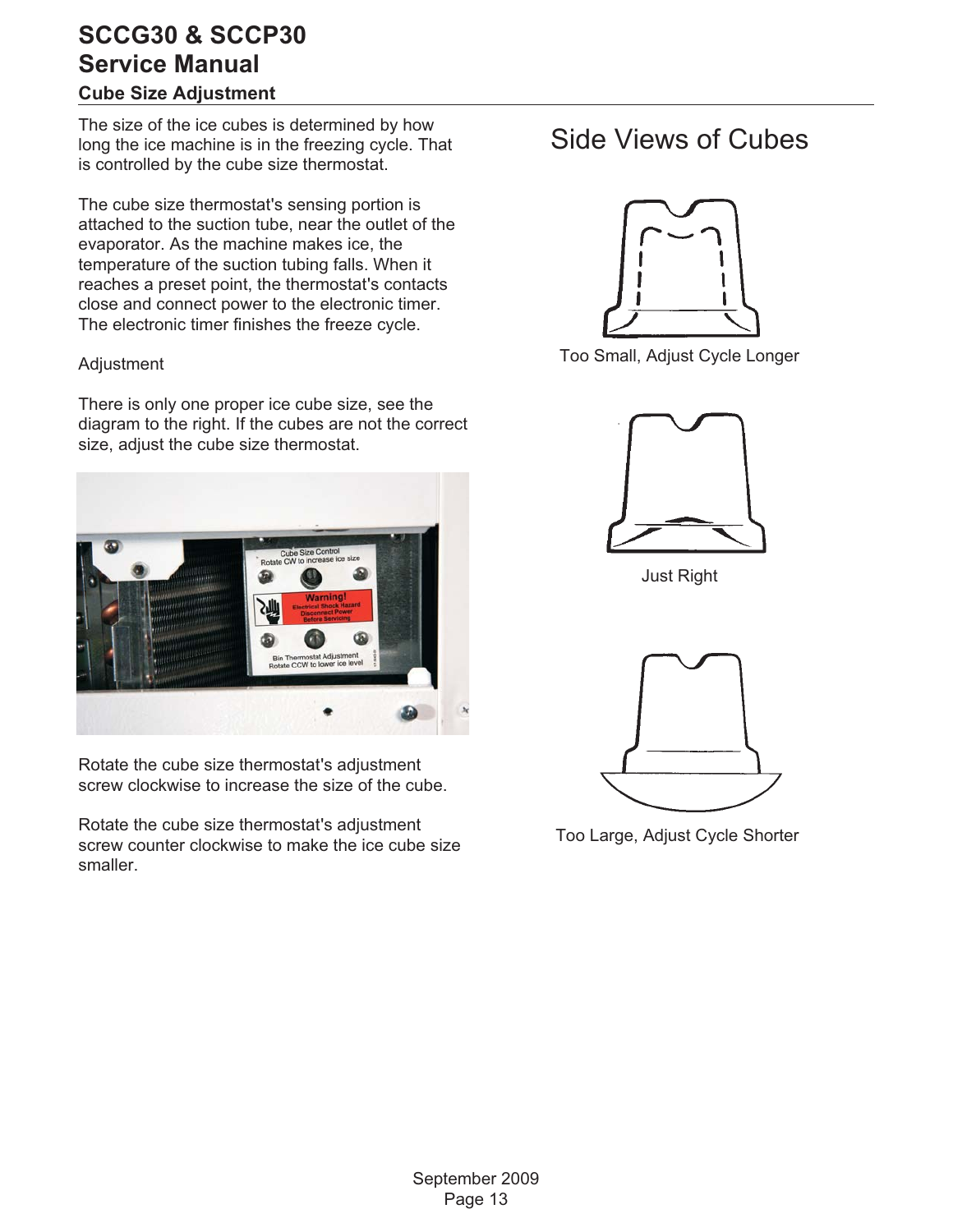#### <span id="page-14-0"></span>**Harvest Time Adjustment**

The harvest time can be adjusted so that all the ice is released during the harvest period, with a few seconds extra for a safety margin. The adjustment range is between 2 to 5 minutes.



There is an adjustment screw on the surface of the electronic timer. Rotate the screw CCW to reduce harvest time, and CW to increase it. It should be set to match the machine's performance. If the machine takes 2 and a half minutes to release the ice, the harvest time should be set to about 3 minutes.

经贸易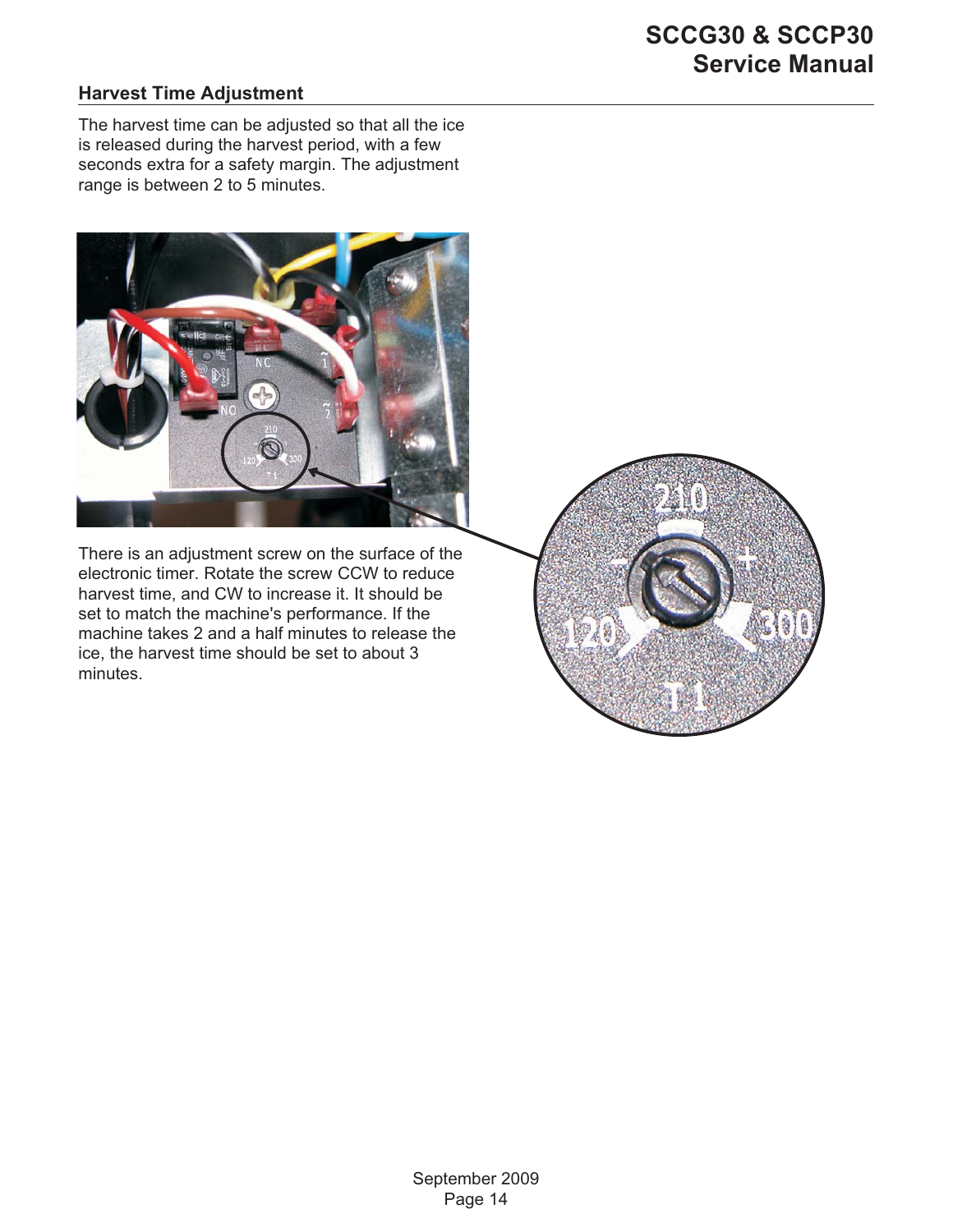#### <span id="page-15-0"></span>**Use**

No special instructions are needed for use. Just take as much ice as you need, the machine will replace it. A scoop is provided, and it can be stored in the machine using the loop of tubing on the right side as a holder.

The machine can be shut off anytime by moving the On/Off switch to OFF.. The machine will shut off immediately.

#### What shouldn't be done?

Never keep anything in the ice storage bin that is not ice. Objects like wine or beer bottles are not only unsanitary, but the labels can slip off and plug up the drain.

Never allow the machine to operate without regular cleaning. The machine will last longer if it is kept clean. Regular cleaning should happen at least once per year, and preferably twice. Some water conditions will dictate even more frequent cleaning of the ice making section, and some carpets or pets will dictate more frequent cleaning of the condenser.

Noise:

The ice machine is designed for quiet operation, but will make some noise during the ice making cycle. During a freezing cycle, it is normal to hear the fan moving air and the water pump circulating water. Ice hitting the bin or ice in the bin can be heard during harvest.

If ice making noise is objectionable, an appliance grade timer can be added to the power supply. Set the timer to turn the machine off at the time(s) of day when the noise is most objectionable.



Normal cubes are tapered cylinders. If the cubes are ragged and mis-shaped, mineral scale must be removed from the ice making system

#### **Maintenance**

There are 5 things to keep clean:

- 1. The outside cabinet & door.
- 2. The ice storage bin.
- 3. The condenser.
- 4. The ice making system.
- 5. The ice scoop.

How to clean the cabinet.

Wipe off any spills on the surface of the door and handle as they occur. If anything spilled on the door or gasket dries onto the surface, wash with soap and warm water to remove.

How to clean the ice storage bin.

The ice storage bin should be sanitized occasionally. It is usually convenient to sanitize the bin after the ice making system has been cleaned, and the storage bin is empty.

A sanitizing solution can be made of 1 ounce of household bleach and two gallons of hot  $(95^{\circ}F. -$ 115°F.) water. Use a clean cloth and wipe the interior of the ice storage bin with the sanitizing solution, pour some of the solution down the drain.

Allow to air dry.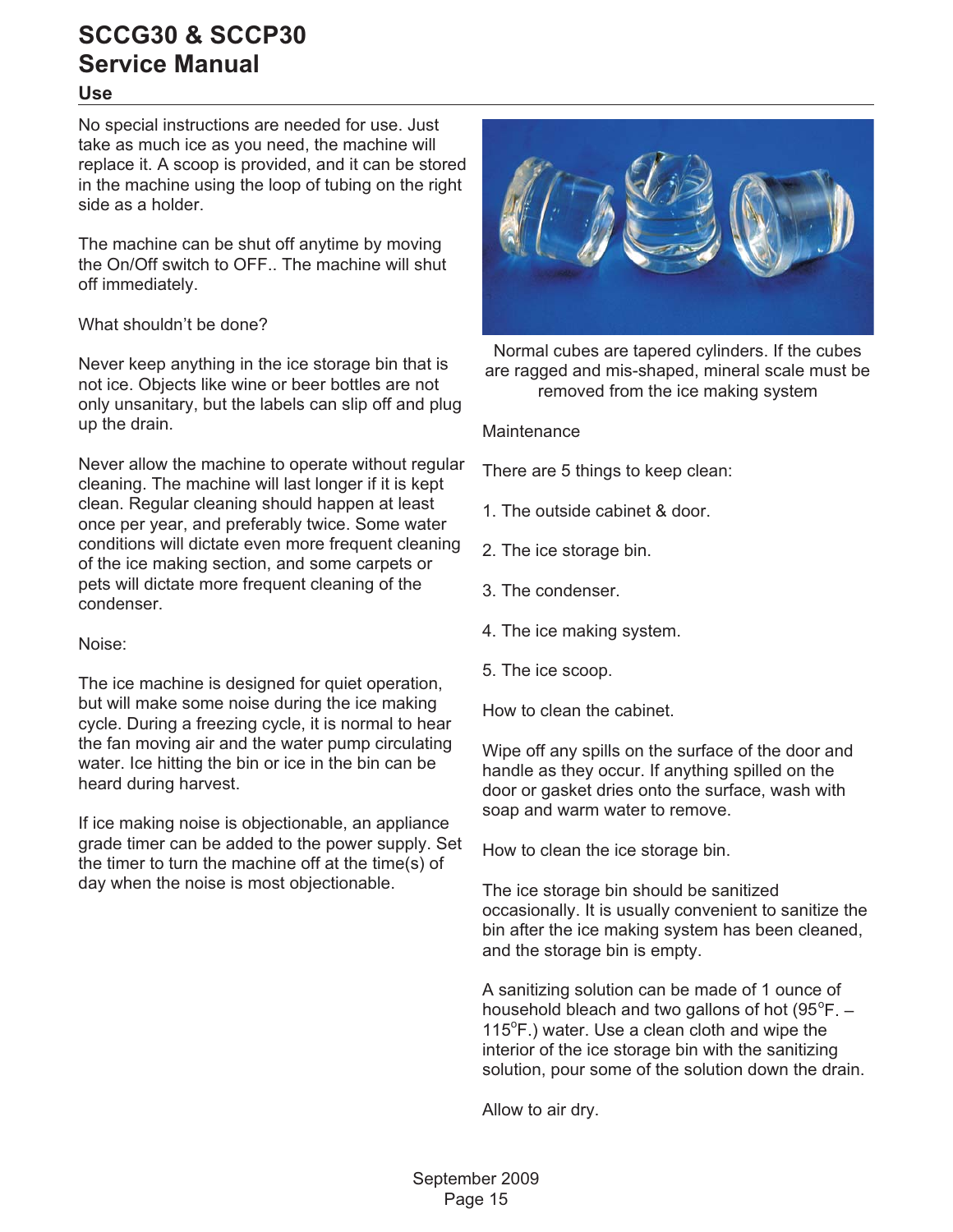#### <span id="page-16-0"></span>**How to clean the condenser and winterize.**

#### **Condenser cleaning**

The condenser is like the radiator on a car, it has fins and tubes that can become clogged with dirt and lint. To clean:

- 1. Remove the kickplate and front service panel.
- 2. Locate the condenser surface.



3. Vacuum the surface, removing all dust and lint.

Caution: Do not dent the fins.

4. Return the kickplate and front service panel to their original positions. Fasten them to the cabinet using the original screws.

#### **Winterizing**

1. Clean the ice making system.

2. Open the door and push and release the On/Off switch to turn the machine off.

3. Turn off the water supply.

4. Drain the water reservoir by removing the rubber cap under the reservoir - it's near the back wall of the ice storage bin.



5. Disconnect the incoming water line at the inlet water valve.

6. Open the door, push and release the on/off switch to turn the machine on.

7. Blow air through the inlet water valve; a tire pump could do the job.

8. Drain pump models should have about 1/2 gallon of RV antifreeze (propylene glycol) poured into the ice storage bin drain.

Note: Automotive antifreeze must NOT be used.

9. Switch off and unplug the machine.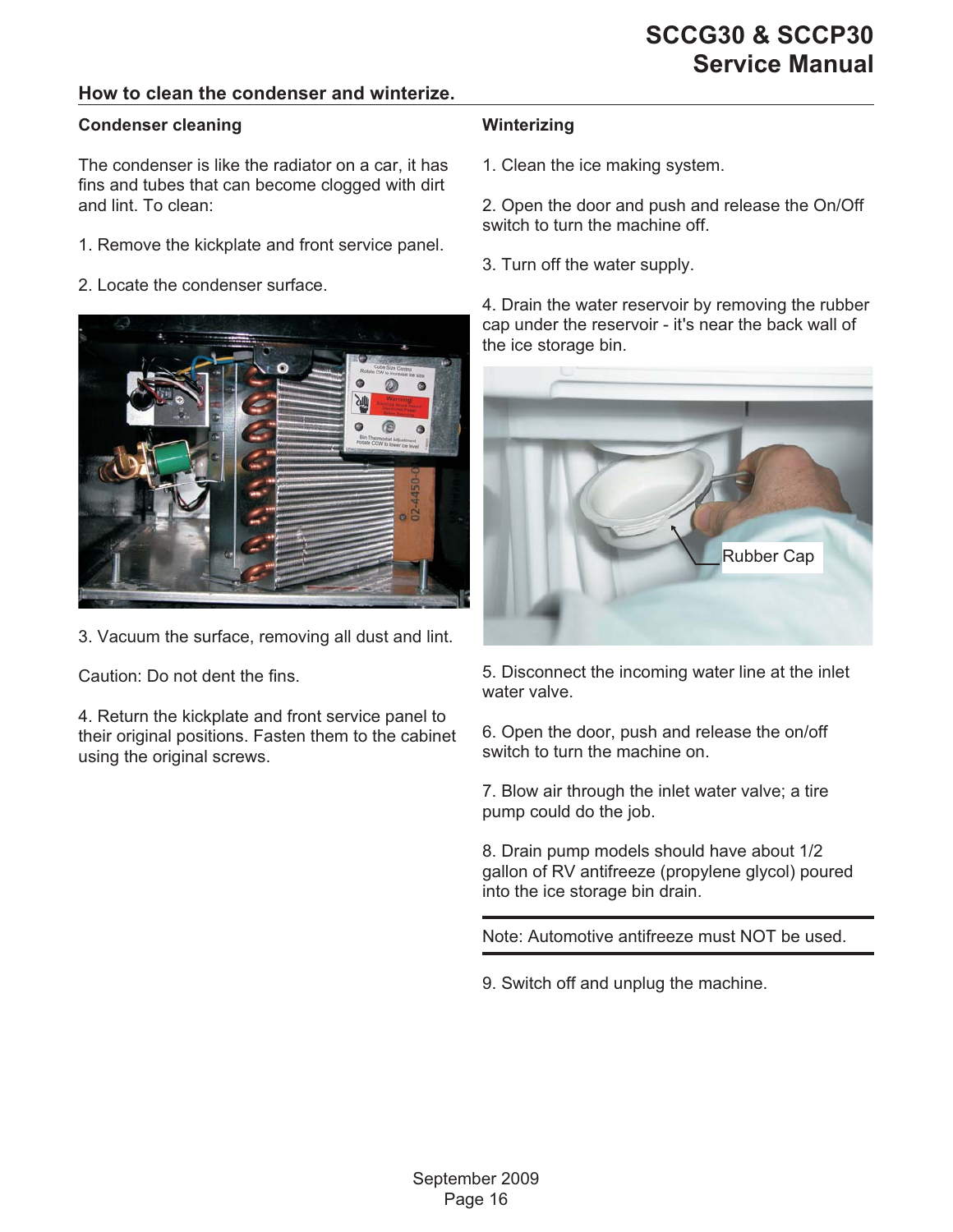#### <span id="page-17-0"></span>**How to remove scale from the ice making system.**

1. Scoop out all of the ice, either discard it or save it in an ice chest or cooler.

2. Switch the machine Off.



3. Pour 8 ounces of Scotsman Ice Machine Scale Remover (available from a local Scotsman Distributor or Dealer) into the ice machine reservoir.

4. Switch the machine On.

5. Operate the machine for about 2 hours.

6. Pour a gallon of hot  $(95^{\circ}F. -$ 115°F.) water into the bin to melt ice formed during the cleaning process and to flush out the drain.

7. Clean the bin liner of mineral scale by mixing some ice machine scale remover and hot water, and using that solution to scrub the scale off of the liner.

Scotsman

Pour Scale Remover Here

- 8. Rinse the liner with hot water.
- 9. Sanitize the bin interior.
- 10. Replace the ice removed in step 1.

The ice scoop should be washed regularly, wash it just like any other food container.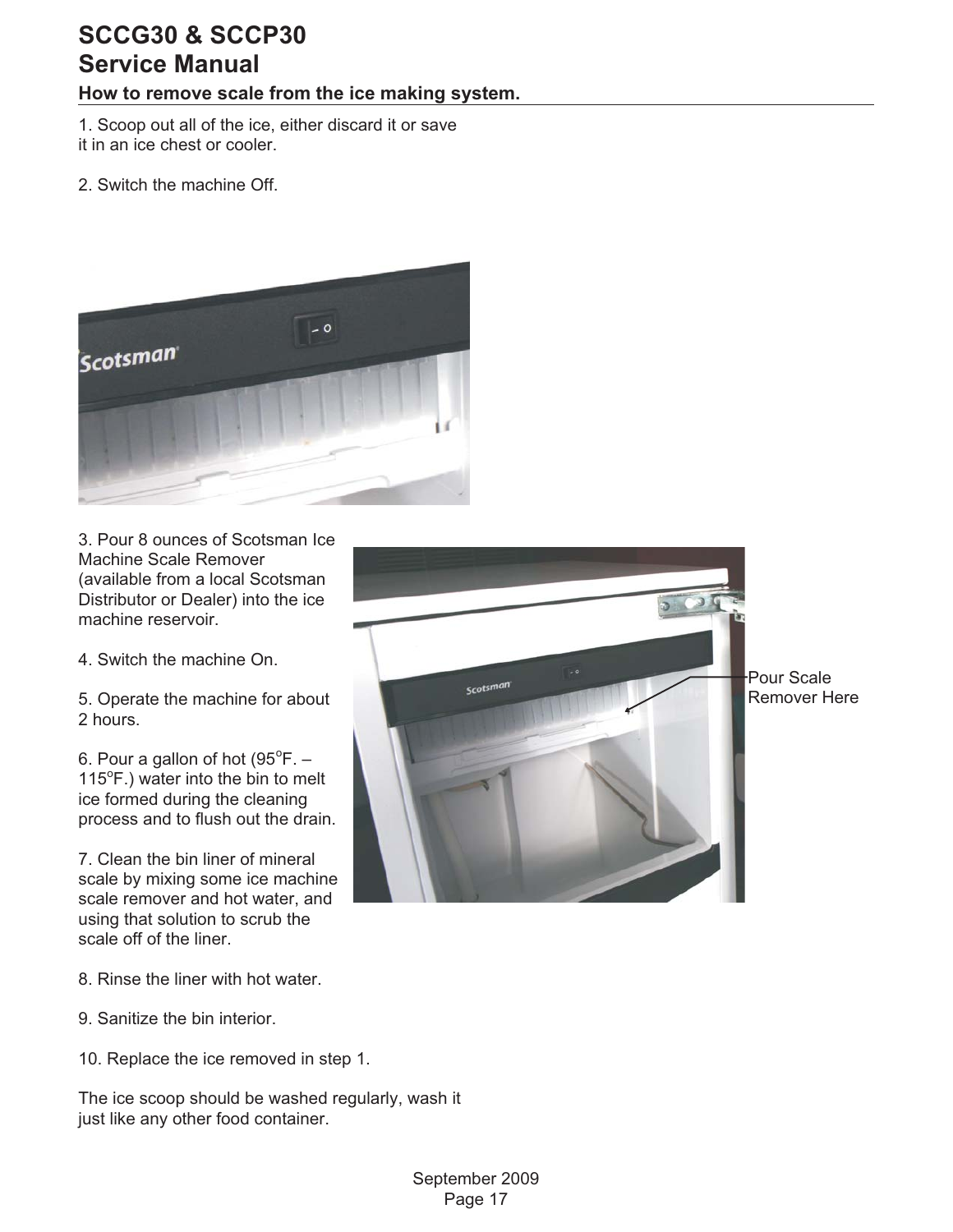#### <span id="page-18-0"></span>**System Information**

#### **Overall:**

- Refrigerant: 8 oz R-134a
- Compressor: Hermetic, 700 BTUH
- Condenser: Forced draft
- Fan blade: 3 blade, 6 inch
- Evaporator: Inverted, 12 cube cells. copper, continuous serpentine
- Metering device: Cap tube
- Defrost method: Hot gas bypass with water assist
- Spray method: 6 water jets
- Water charge: 30 ounces
- Water valve: 115 volt solenoid, .19 GPM
- Water fill time: Varies with harvest time
- Spray pump: Pedestal type.
- Drain pump: Magnetic drive, controlled by pressure switch
- Purge method: Overflow standpipe
- Control method: Electronic timer with electro mechanical cube size thermostat
- Cycle control: Reverse acting thermostat
- Cube size adjustment: Thermostat cut in change
- Harvest cycle adjustment: Harvest timer change, range between 2 and 5 minutes.
- Bin control: Thermostat. Opens on temperature fall, Cut Out: 35 degrees F. Cut In 45 degrees F. Range is adjustable.

#### **Electrical Components:**

- Compressor
- Fan motor
- Spray pump motor
- Drain pump motor
- Drain pump switch
- Inlet water solenoid valve
- Freeze & harvest timer
- Cube size thermostat
- Hot gas valve
- Bin thermostat

#### **Electrical Sequence:**

The machine uses a temperature initiated, timed cycle to make ice.

A closed bin thermostat connects power to the compressor and electronic timer. The timer NO contacts close, connecting power to the water and hot gas solenoids.

The compressor starts, the inlet water solenoid valve opens and fills the reservoir. The harvest timer starts. At the end of the pre-set harvest time, the timer will open the NO contacts, stopping the inlet water valve and hot gas valve. At the same time, it closes the NC contacts, powering the fan and pump motors. This is the beginning of the freeze cycle.

The freeze cycle continues until the cube size contacts close, this starts a freeze timer. No other changes occur until the freeze timer expires, when the NC contacts open and the NO contact close, starting the harvest cycle.

The harvest cycle is time controlled. At the end of the harvest cycle the unit returns to a freeze cycle.

Bin control.

The machine's on and off modes are regulated by a bin thermostat. The cap tube for the bin thermostat is in the tube that holds the scoop. The machine will only begin ice making when the thermostat's contacts close. The machine will stop ice making whenever the bin thermostat contacts open.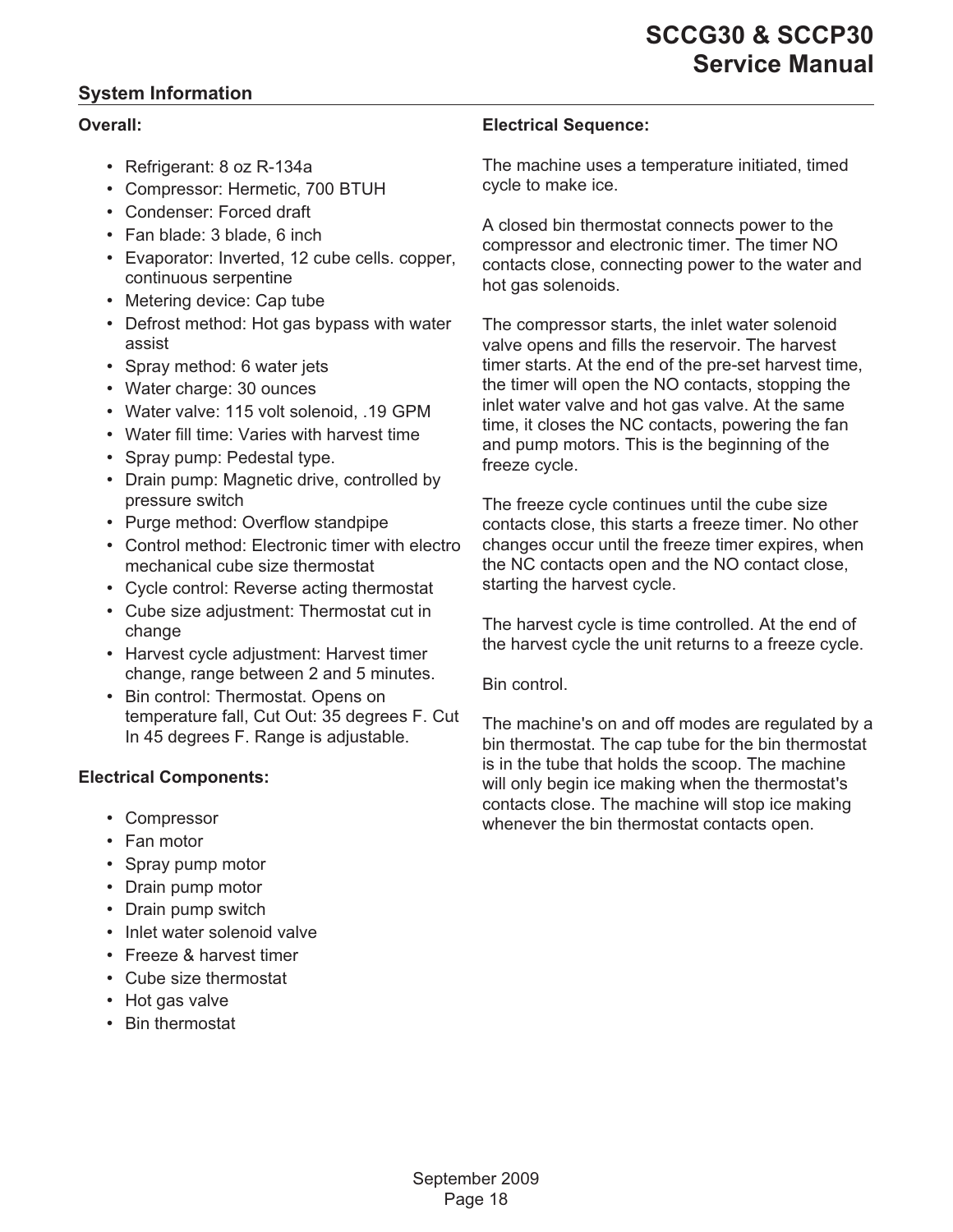#### <span id="page-19-0"></span>**Water System**

The water system consists of a water pump, inlet water solenoid valve, reservoir with overflow standpipe and spray platform.

**Harvest cycle**: The inlet water solenoid valve is open during the harvest cycle. Water flows through it to the top of the machine and onto the evaporator platen. The water flows across the platen, warming it up to assist in releasing the ice. Water drains from the platen through drain holes at the platen corners. That water, now chilled by contact with the evaporator platen, drains into the reservoir. When the reservoir is full, excess water drains out the standpipe. When harvest is complete, the inlet water solenoid closes and water stops flowing into the machine.



Harvest Cycle Water Schematic

**Freeze cycle:** The water pump takes water from the reservoir and forces it through the 6 spray jets, causing the water to contact the inverted cups of the evaporator. Unfrozen water falls back into the reservoir. As ice forms in the cups, the water level in the reservoir fails. This continues until the harvest cycle starts.



Freeze Cycle Water Schematic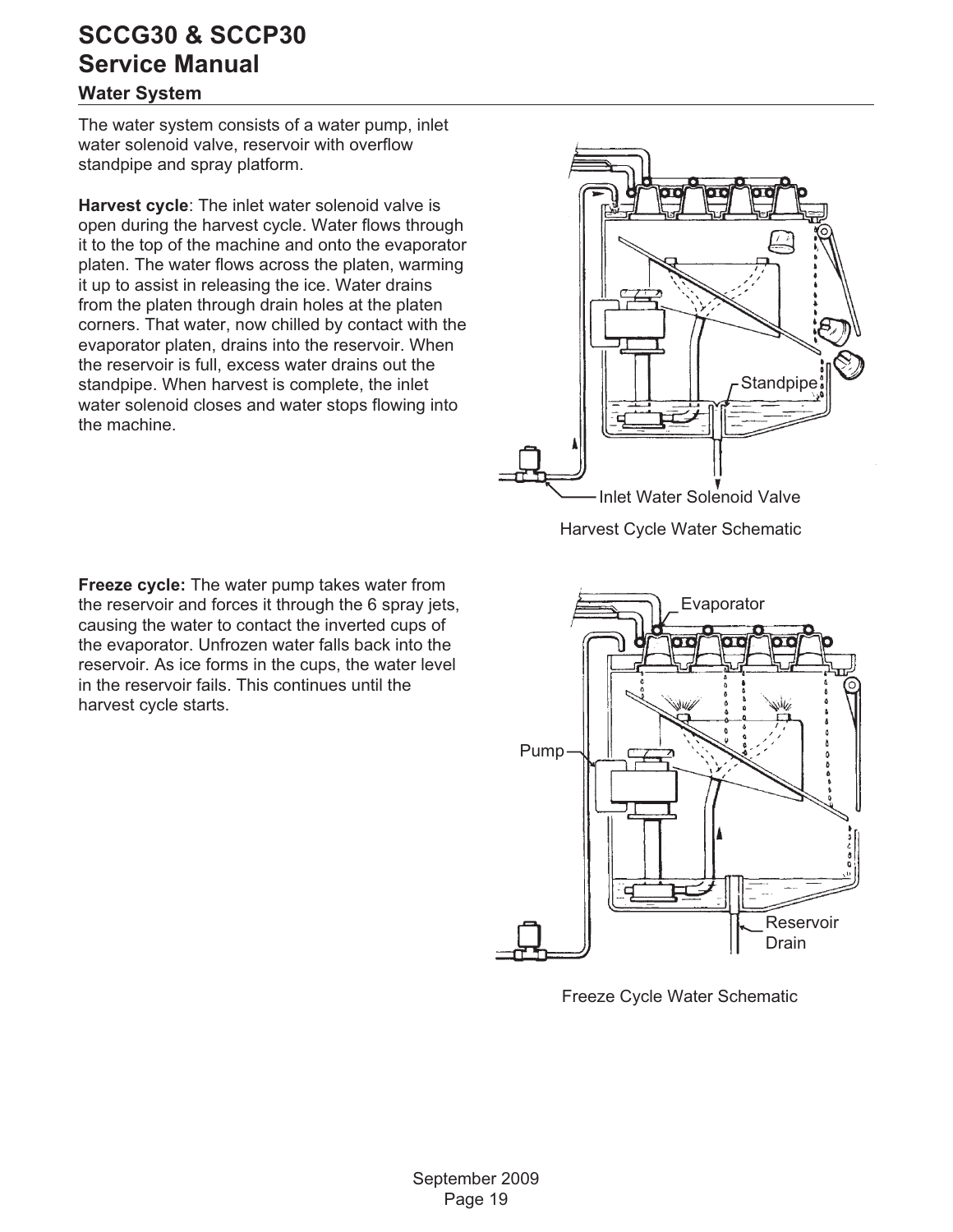#### <span id="page-20-0"></span>**Components**



Bin Thermostat Bracket and Scoop





Model and Serial Plate Location



Evaporator Platen **Evaporator & Top of Unit** 



Inlet Water Solenoid Valve Condenser and Bin Thermostat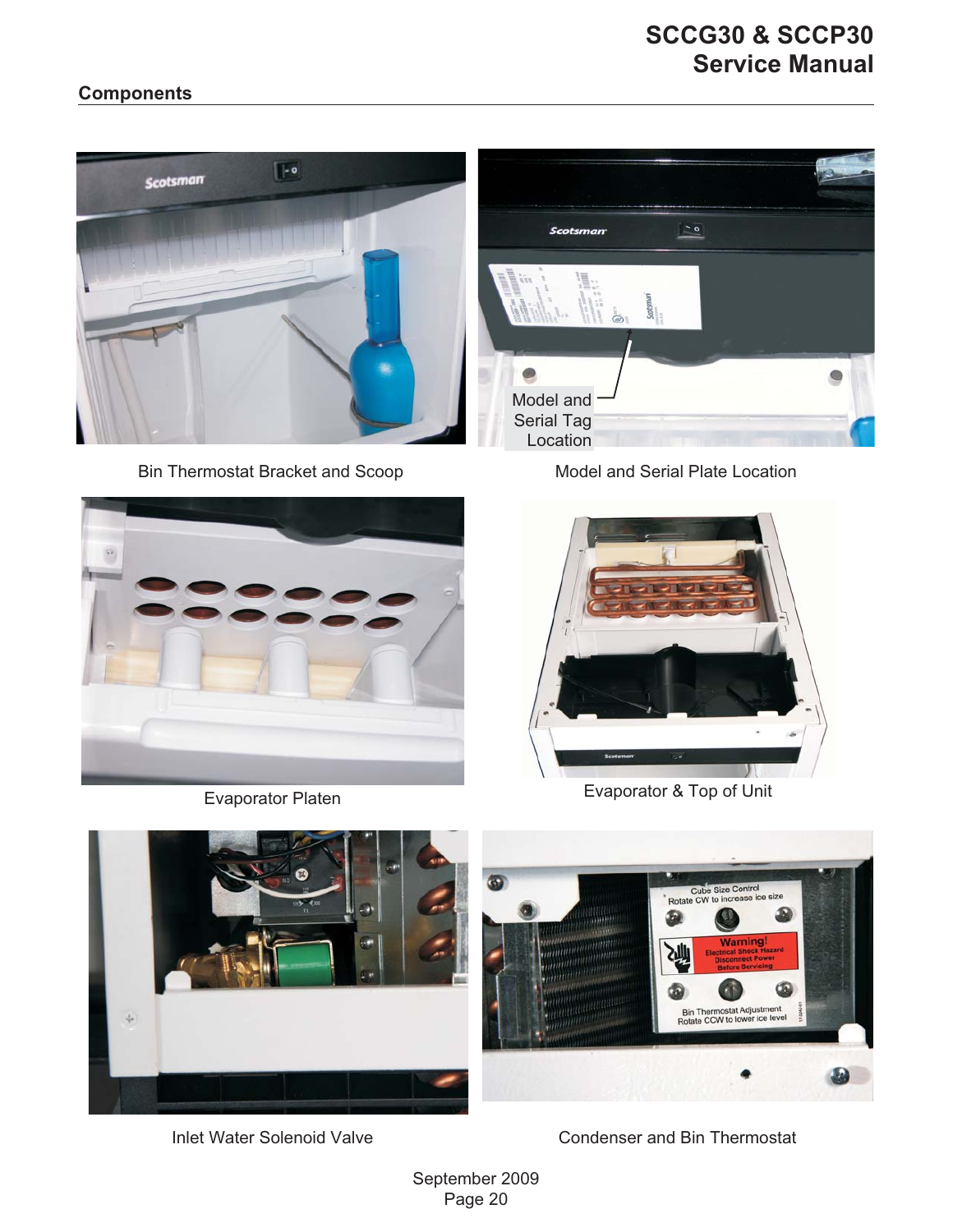#### <span id="page-21-0"></span>**Performance Information**

Listed cycle times are after the 3rd consecutive cycle, will vary a minute or so, and will be longer for built in units.

|                       |     | Air Temperature |    |    |    |    |    |
|-----------------------|-----|-----------------|----|----|----|----|----|
| Freeze Cycle, Minutes |     | 100             | 90 | 80 | 70 | 60 | 50 |
|                       | 100 | 60              | 46 | 45 | 43 | 42 | 40 |
|                       | 90  | 54              | 44 | 42 | 40 | 38 | 36 |
|                       | 80  | 45              | 40 | 38 | 37 | 35 | 34 |
| Water<br>Temperature  | 70  | 40              | 37 | 35 | 33 | 32 | 30 |
|                       | 60  | 31              | 30 | 27 | 26 | 24 | 23 |
|                       | 50  | 24              | 23 | 22 | 21 | 20 | 19 |
|                       | 40  | 23              | 21 | 20 | 19 | 18 | 18 |

Harvest time is usually 2 minutes, longer in very cold conditions.

|                             |     | Air Temperature             |    |    |    |    |    |
|-----------------------------|-----|-----------------------------|----|----|----|----|----|
| <b>Total Cycle, Minutes</b> |     | 90<br>70<br>100<br>80<br>60 |    |    |    | 50 |    |
|                             | 100 | 62                          | 48 | 47 | 45 | 44 | 42 |
|                             | 90  | 56                          | 46 | 43 | 42 | 40 | 38 |
|                             | 80  | 47                          | 42 | 39 | 39 | 37 | 36 |
| Water<br>Temperature        | 70  | 42                          | 39 | 37 | 35 | 33 | 32 |
|                             | 60  | 32                          | 32 | 29 | 26 | 26 | 23 |
|                             | 50  | 26                          | 25 | 23 | 23 | 22 | 24 |
|                             | 40  | 25                          | 22 | 22 | 21 | 24 | 23 |

Ice per cycle: 1/2 lb

Water drained / cycle: Varies by harvest cycle length and purge setting. Typically about 3 pints.

Compressor amps: 2.9 - 3.1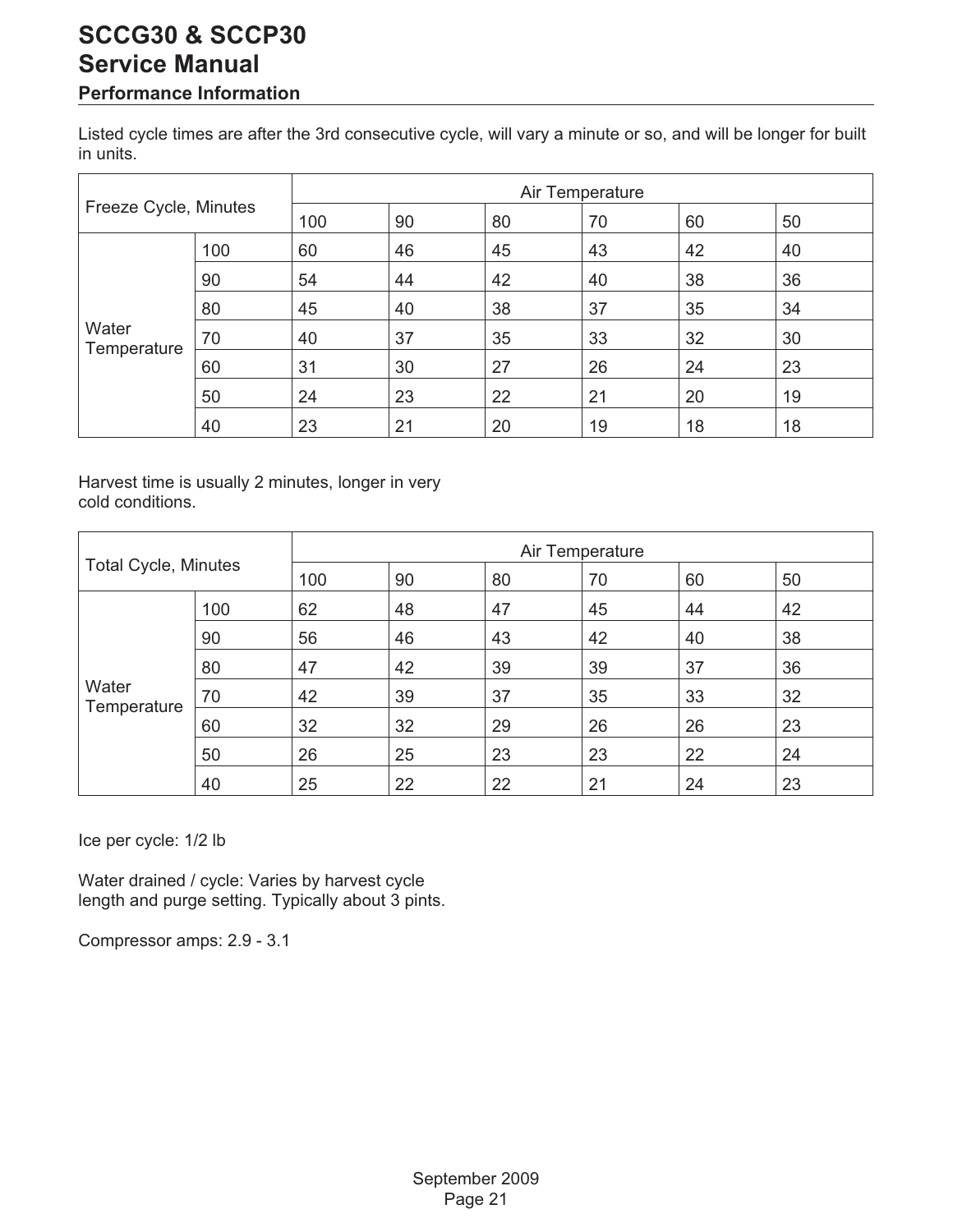### <span id="page-22-0"></span>**Refrigeration System**

**Suction Pressure**







**Time**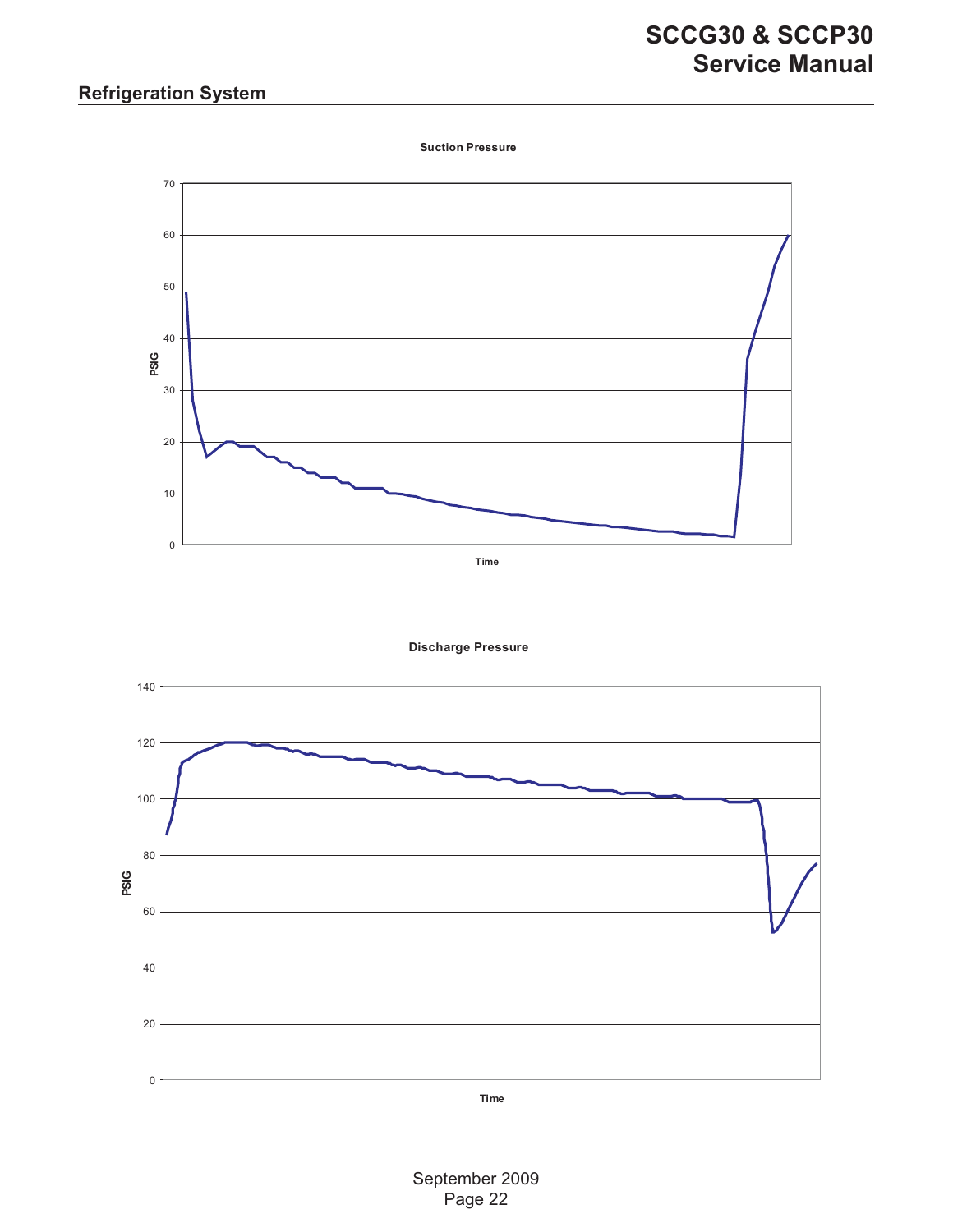### <span id="page-23-0"></span>**Service Diagnosis**

### No Ice

| <b>Problem</b>         | <b>Likely Cause</b>                                   | <b>Probable Solution</b>                                                                     |  |
|------------------------|-------------------------------------------------------|----------------------------------------------------------------------------------------------|--|
| No power to unit       | Power disconnected                                    | Check breaker or fuse. Reset or<br>replace, restart and check                                |  |
|                        |                                                       |                                                                                              |  |
|                        | Dirty condenser                                       | Clean condenser                                                                              |  |
|                        | Restricted location, intake air too<br>hot or blocked | Eliminate restriction, have machine<br>moved                                                 |  |
|                        | Evaporator thermostat not sensing<br>properly         | <b>Check thermostat</b>                                                                      |  |
| Very long freeze cycle | Spray jets dirty                                      | Remove spray platform and clean<br>spray jets                                                |  |
|                        | Inlet water valve leaks through<br>during freeze      | Check inlet water valve                                                                      |  |
|                        | Low on refrigerant                                    | Check cube formation,                                                                        |  |
|                        | Connected to hot water                                | Check for bleed thru from / missing<br>check valve in building water<br>supply               |  |
|                        | Spray pump not pumping                                | Check pump motor                                                                             |  |
|                        | Fan motor not turning                                 | Check fan motor, check fan blade                                                             |  |
|                        | Pump hose disconnected                                | Check hose                                                                                   |  |
|                        | Water leak                                            | Check curtain, sump drain cap                                                                |  |
| Cannot make ice        | Very low on refrigerant                               | Add access valve, add refrigerant<br>as a test. If unit makes ice, find and<br>correct leak. |  |
|                        |                                                       | Check compressor start<br>components                                                         |  |
|                        | Compressor not operating                              | Check compressor voltage                                                                     |  |
|                        |                                                       | Check compressor windings                                                                    |  |
|                        | Hot gas valve leaks through during<br>freeze          | Check hot gas valve for hot outlet<br>during freeze                                          |  |
|                        | <b>Compressor inefficient</b>                         | Check compressor amp draw, if<br>low and all else is correct, change<br>compressor           |  |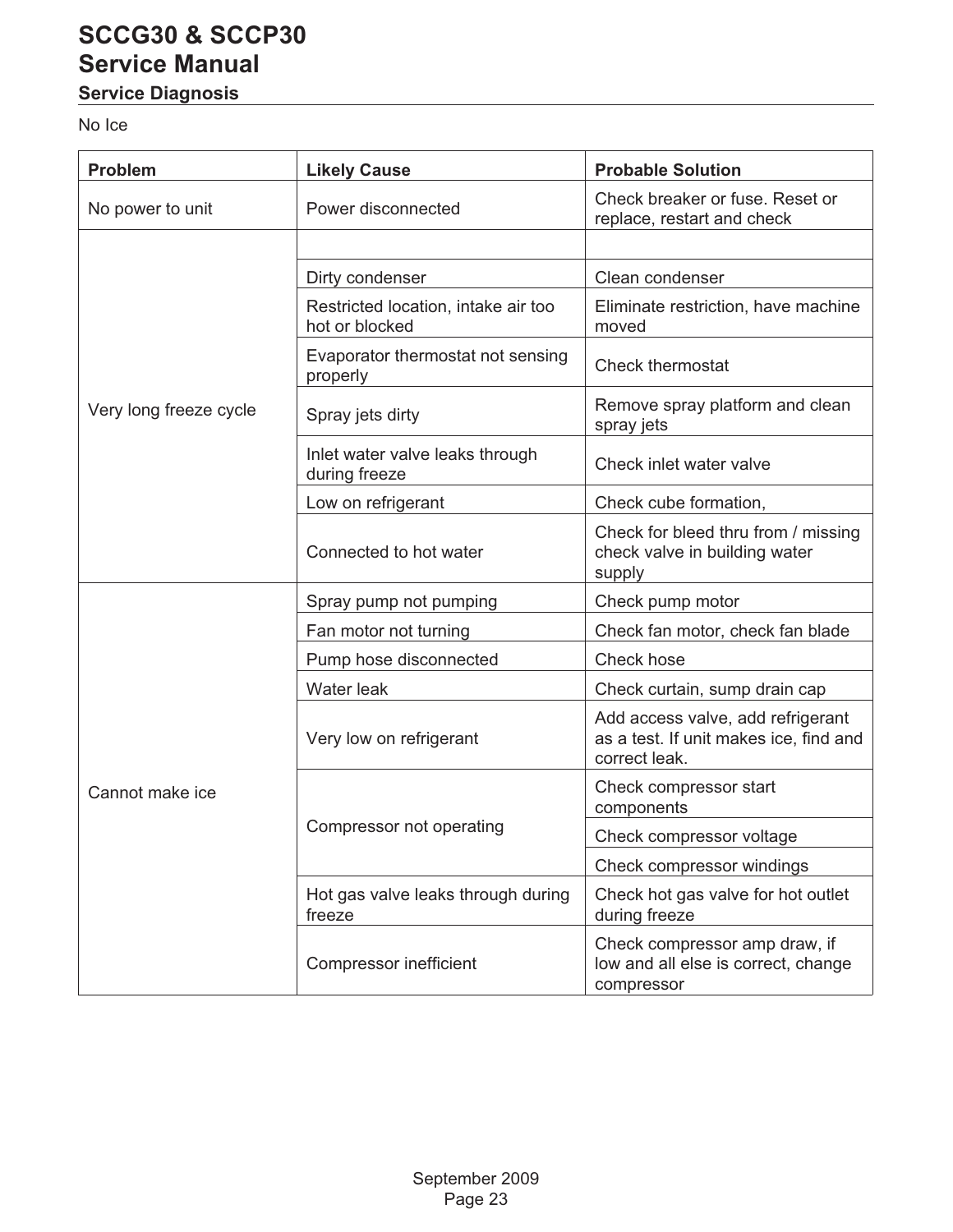#### <span id="page-24-0"></span>**Service Diagnosis**

Makes excessive noise

| <b>Problem</b>      | <b>Likely Cause</b>       | <b>Probable Solution</b> |  |
|---------------------|---------------------------|--------------------------|--|
|                     | Blade is bent             | Replace fan blade        |  |
| Fan blade vibrates  | Fan motor mount is broken | Replace motor mount      |  |
| Compressor vibrates | Mounting loose            | Check mounting           |  |
| Water pump vibrates | Pump bearings worn        | Replace pump             |  |
| Panels vibrate      | Mounting screws loose     | <b>Tighten screws</b>    |  |

#### Makes ice, does not harvest

| <b>Problem</b>            | <b>Likely Cause</b>         | <b>Probable Solution</b>                                                               |
|---------------------------|-----------------------------|----------------------------------------------------------------------------------------|
| Ice wrong size            | Environment changed         | Adjust cube size                                                                       |
| Little heat to evaporator | Hot gas valve does not open | Check voltage to coil when unit is<br>in harvest, check controller<br>indicator light. |
|                           | Water temperature very low  | Adjust harvest time                                                                    |

#### Makes poor quality ice

| <b>Problem</b>        | <b>Likely Cause</b>          | <b>Probable Solution</b> |
|-----------------------|------------------------------|--------------------------|
| Spray pattern poor    | Spray jets dirty             | Clean jets               |
| Runs out of water     | Water leaking from reservoir | Correct leak             |
| High TDS water supply | Groundwater supply           | Treat water              |

Makes ice, but melts rapidly

| <b>Problem</b>                    | <b>Likely Cause</b>                    | <b>Probable Solution</b> |
|-----------------------------------|----------------------------------------|--------------------------|
|                                   | Gravity drain hose has air block       | Check for kinks or traps |
| Restricted drain, water in<br>bin | Pump model switch not starting<br>pump | Check / replace switch   |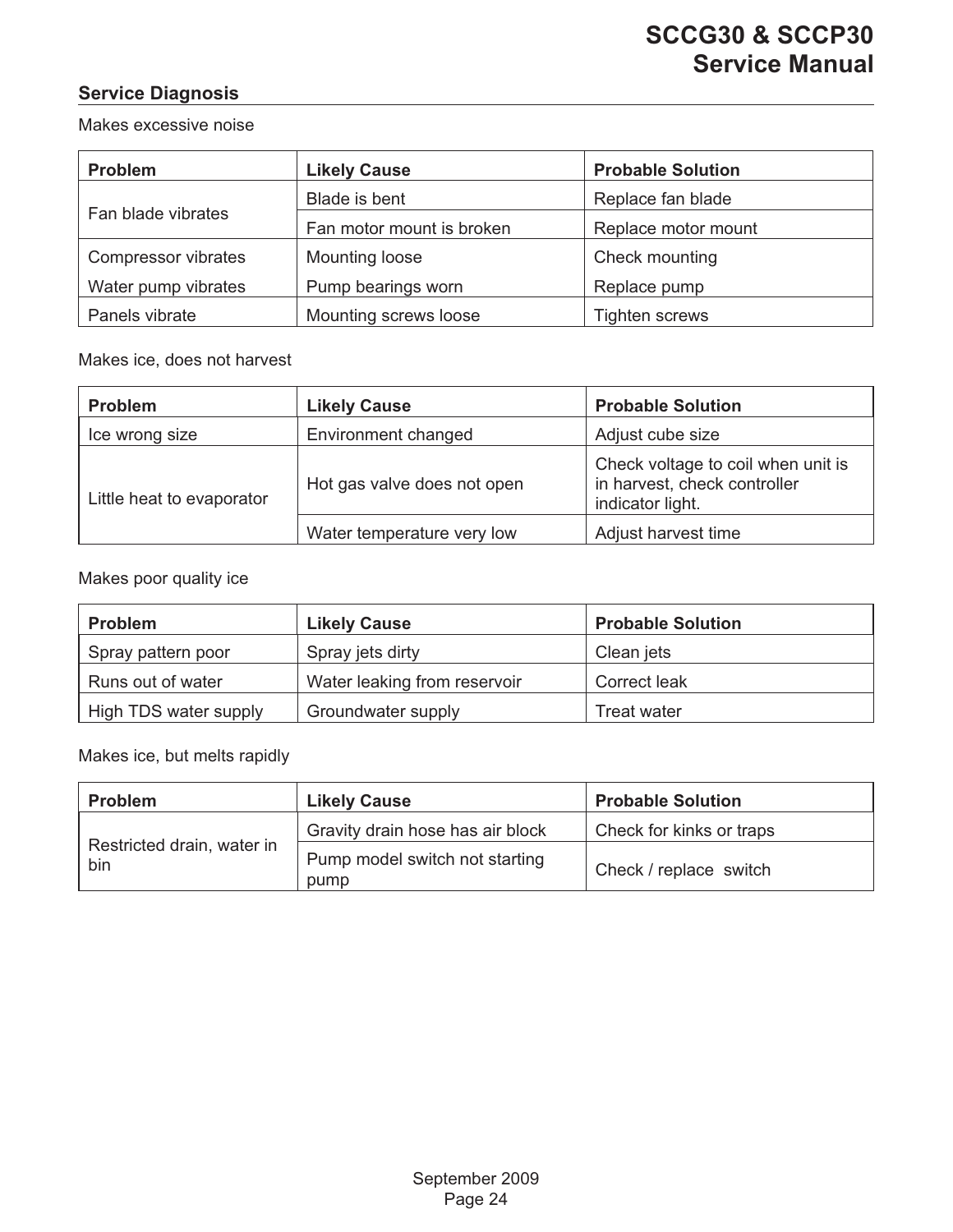### <span id="page-25-0"></span>**Removal and Repair**

#### **Bin Thermostat**

1. Disconnect electrical power.



# AWARNING

**Electrical Shock Hazard**. Disconnect electrical power before beginning removal

- 2. Remove service panel.
- 3. Remove back panel.

Note: If unit is built in it must be pulled out to change the bin thermostat.

4. Pull cap tube out from the back of the ice storage bin and cap tube holder.

5. Remove two screws and the bin thermostat contact section from its mounting bracket.

6. Disconnect two wires from the bin thermostat contact section and remove the thermostat from the ice machine.

7. Reverse to reinstall.

#### **Inlet Water Solenoid Valve**

1. Disconnect electrical power.

- 2. Remove service panel.
- 3. Shut water supply OFF.

4. Disconnect inlet water supply tube from inlet water solenoid valve.

- 5. Unplug wire harness from valve coil.
- 6. Remove two screws holding valve to chassis.

7. Squeeze hose clamp larger and push away from solenoid valve outlet.

8. Pull hose from outlet of valve.

9. Reverse to reassemble.

#### **Curtain**

1. Shut unit off.

2. Loosen both thumbscrews holding curtain bracket to freezing chamber.

3. Pull out and remove curtain with bracket from ice machine.

4. Reverse to reassemble.

#### **Spray Platform**

1. Remove curtain.

2. Lift spray platform up until it disconnects from its fitting.

- 3. Pull forward and remove from the ice machine.
- 4. Reverse to reassemble.

#### **Water Pump**

- 1. Disconnect electrical power.
- 2. Remove spray platform
- 3. Remove back panel.

Note: If unit is built in it must be pulled out to change the water pump.

4. Disconnect power and ground wires from pump motor.

- 5. Rotate pump body CW and lift up to remove it.
- 6. Reverse to reassemble.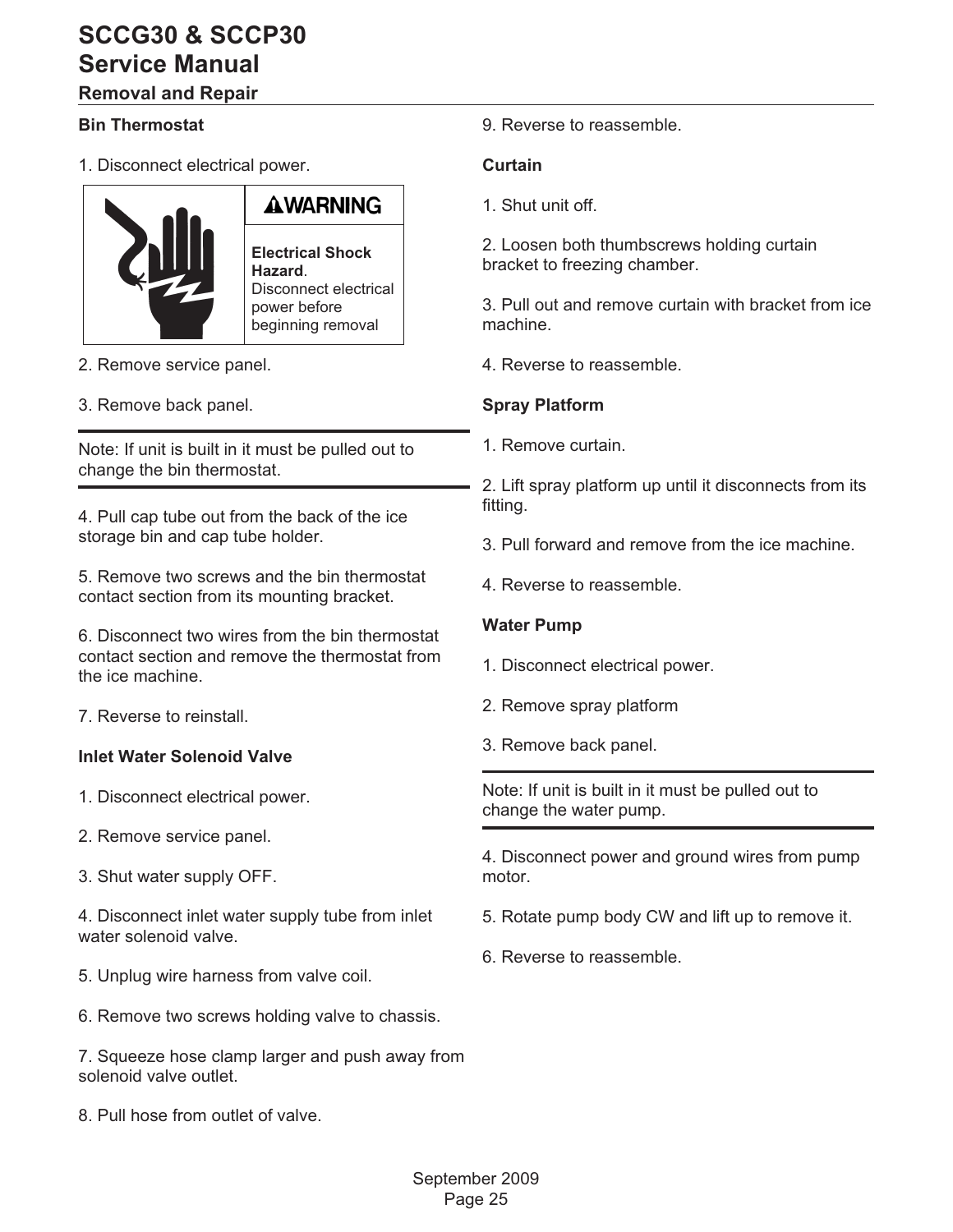#### <span id="page-26-0"></span>**Removal and Repair**

#### **Cube Size Thermostat**

1. Disconnect unit from electrical power.



- 2. Remove door.
- 3. Remove top panel.
- 4. Remove service panel.
- 5. Remove back panel.

6. Cut cable tie holding cube size bulb in evaporator well. Pull bulb out of well.



7. Pull cube size cap tube and bulb from evaporator area and allow to hang freely behind machine.

8. Remove two screws holding thermostat bracket to cabinet. Drop bracket down and pull forward to get access to wires and screws.



9. Disconnect wires from cube size thermostat.

10. Remove two screws holding cube size thermostat to bracket. Pull cube size thermostat from the machine.

11. Route new cube size thermostat bulb and cap tube from the front, through the hole in the air baffle and into the back of the unit.

12. Attach cube size thermostat to thermostat bracket, attach wires.

Note: Replacement thermostat wiring may be different from the original. Check for instructions.

13. Attach bracket to cabinet.

14. Route cube size cap tube and bulb up the back of the machine and into the evaporator area.

15. Insert bulb into evaporator well. Secure with tie wrap.

16. Return all panels to their normal positions ans secure with the original screws.

17. Reconnect power. Test machine, adjust cube size as needed.

#### **Harvest Timer**

1. Disconnect electrical power.



### **AWARNING**

**Electrical Shock Hazard**. Disconnect electrical power before beginning removal

2. Remove service panel.

3. Remove screw in center of timer, pull out and disconnect wires.

4. Reverse to reassemble.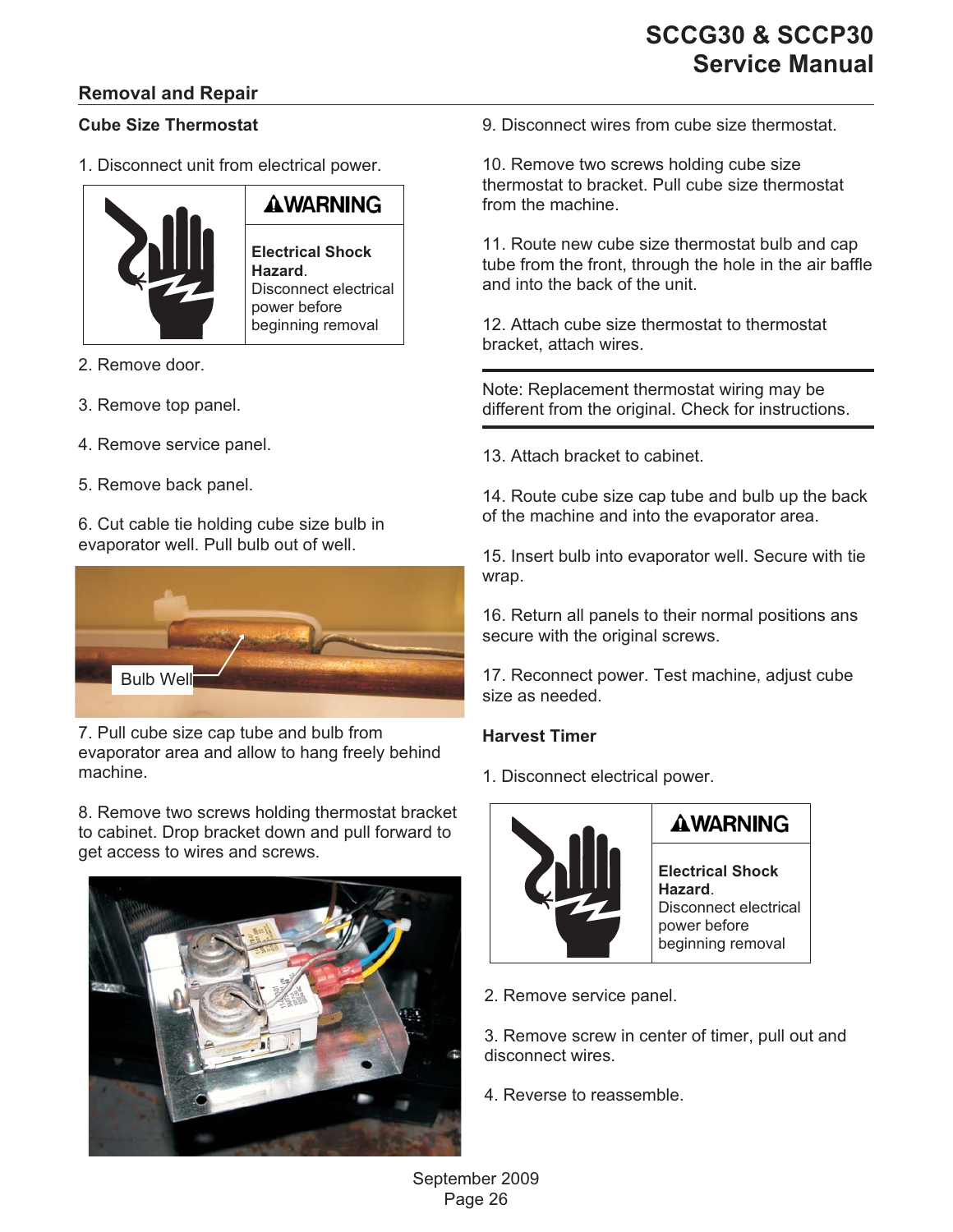#### <span id="page-27-0"></span>**Removal and Repair - Cabinet Removal**

Certain components require the removal of the cabinet for repair access.

1. Shut machine off, if making ice, melt ice with hot water.

- 2. Remove all ice.
- 3. Drain reservoir.
- 4. Remove service panel and kick plate.
- 5. Remove back panel.
- 6. Disconnect electrical power.



### **AWARNING**

**Electrical Shock Hazard**. Disconnect electrical power before beginning removal

- 7. Disconnect water and drain tubing.
- 8. Remove door.
- 9. Remove top panel.
- 10. Remove curtain & hanger.



11. Locate elbows where water flows onto the evaporator platen.

12. Pull clip up and pull water inlet elbow out of inner elbow.

13. Push inner elbow back and rotate it until it points straight up, then push it back through the hole in the back of the freezing compartment.



14. Remove two screws holding freezing compartment brackets to cabinet, lift brackets up.

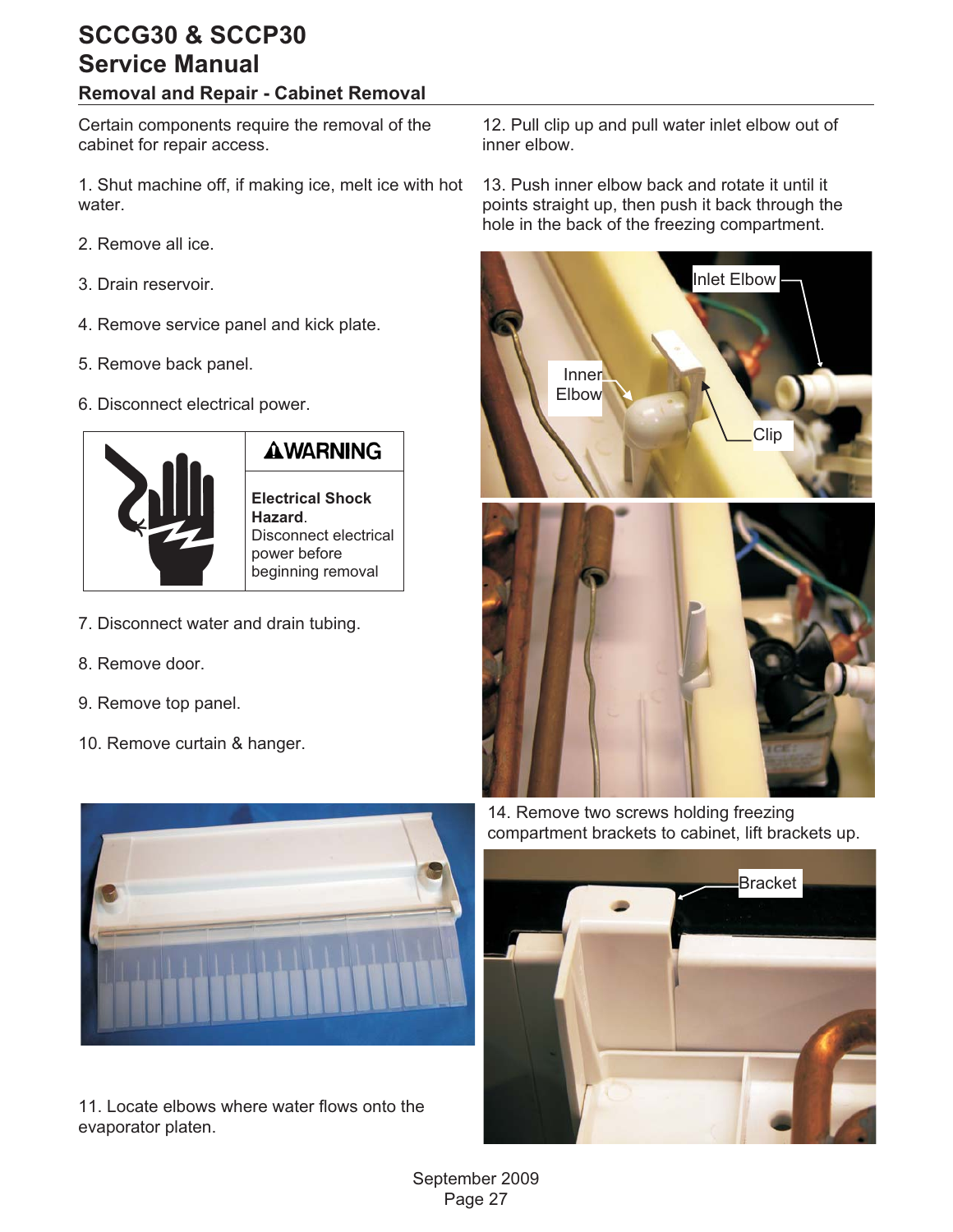<span id="page-28-0"></span>15. Lift evaporator platen up and tilt back enough for bin assembly to clear the base.



16. Remove air baffle.



17. Unplug wire harness connector (at back of bin).



18. Remove 1 screw at each corner of the base.

19. Lift bin assembly off the base.

Note: Prop evaporator assembly up. A 3' length of 3/4" PVC tubing with one end inserted into the cup mold and the other against the base will hold it up.

The hot gas valve, fan motor, condenser and compressor are now exposed for service.